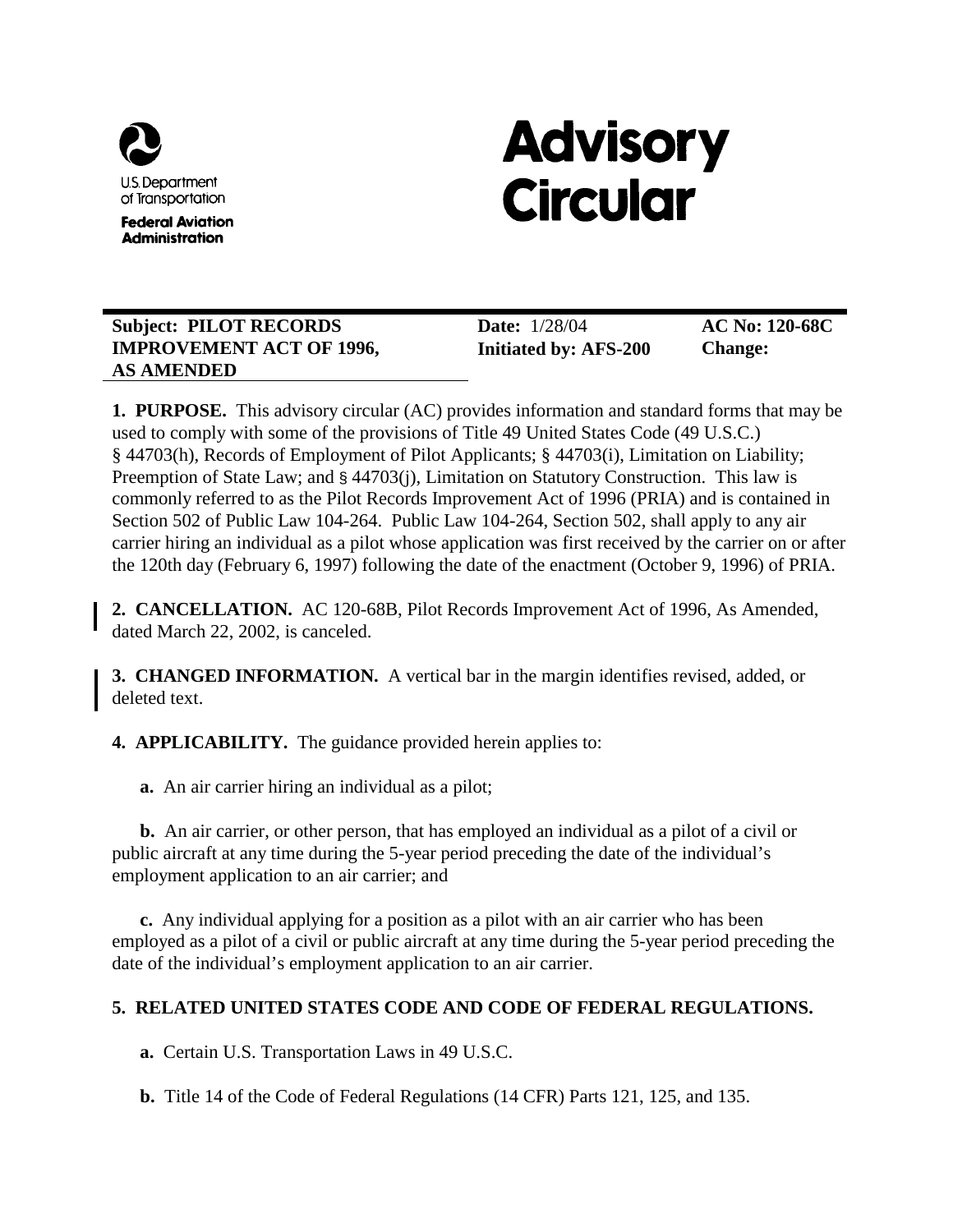**c.** Title 49 of the Code of Federal Regulations (49 CFR).

**6. DEFINITIONS.** The following definitions are provided to assist the reader in understanding the provisions of the PRIA.

**a. Air Carrier (Reference: 49 U.S.C. § 40102(a)(2)).** A citizen of the United States undertaking by any means, directly or indirectly, to provide air transportation.

**b. Air Transportation (Reference: 49 U.S.C. § 40102(a)(5)).** Foreign air transportation, *interstate air transportation*, or the transportation of mail by aircraft.

**c. Interstate Air Transportation (Reference: 49 U.S.C. § 40102(a)(25)).** The transportation of passengers or property by aircraft as a *common carrier for compensation*, or the transportation of mail by aircraft, between a place in: (i) a State, territory, or possession of the United States and a place in the District of Columbia or another State, territory, or possession of the United States; (ii) Hawaii and another place in Hawaii through the airspace over a place outside Hawaii; (iii) the District of Columbia and another place in the District of Columbia; or, (iv) a territory or possession of the United States and another place in the same territory or possession; and, when any part of the transportation is by aircraft.

**(1) Common Carriage.** "Common carriage" is defined as "holding out" to the general public or to a segment of the public as being willing to furnish air transportation for compensation. Common carriage also includes the carriage of people or property for compensation in aircraft, even if such carriage does not involve the transportation of people or property from one place to another on the surface.

**(2) Holding Out.** "Holding out" can be accomplished in many ways, including advertising through the telephone yellow pages, billboards, television, and/or radio.

**d. Person (Reference: 1 U.S.C. § 1, and 49 U.S.C. § 40102(a)(33)).** A "person" includes corporations, companies, associations, firms, partnerships, societies, and joint stock companies, as well as individuals. It also includes a governmental authority, trustee, receiver, assignee, and other similar representative.

**e. Record.** As used in this advisory circular, "record" means the individual pilot's records that are maintained by an air carrier or person to meet the statutory requirements of 49 U.S.C. § 44703(h), and the records that are maintained by an air carrier or person to meet the regulatory requirements of the 14 CFR operating rule under which the air carrier or person operates.

**7. BACKGROUND.** On October 9, 1996, the President approved the Federal Aviation Reauthorization Act of 1996 (the Act) that was passed by Congress on October 3, 1996, as Public Law No. 104-264. The Act amended 49 U.S.C. to reauthorize programs of the Federal Aviation Administration (FAA) and to effect certain changes including pilot records. The PRIA was enacted primarily as a result of certain airline accidents attributable to pilot error, where it was later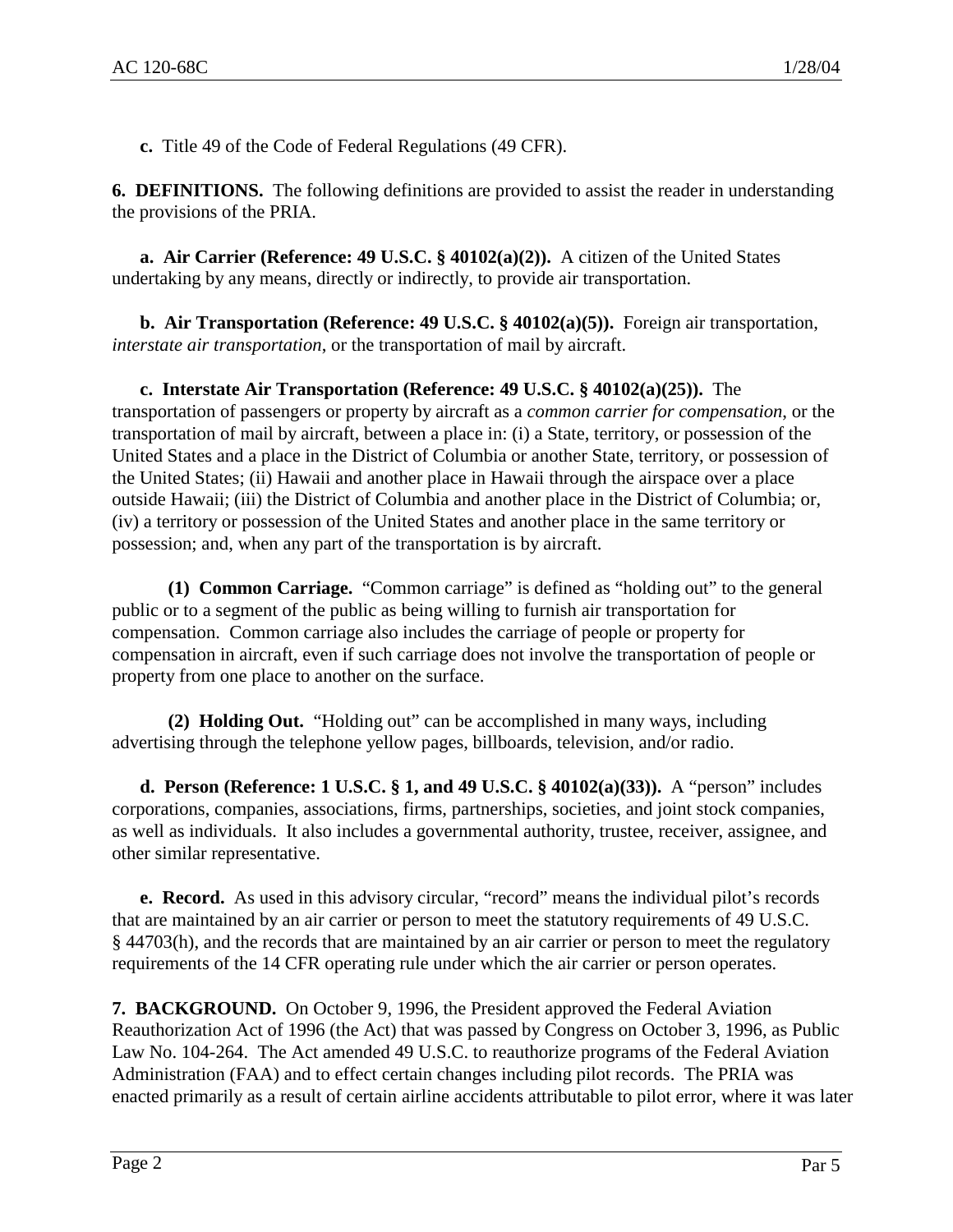found that, although the pilot(s) had a history of poor performance, the current employer had not investigated the pilot's background.<sup>1</sup> The PRIA was amended by Public Law 105-142, effective December 5, 1997, by Public Law 106-181, effective April 5, 2000, to give relief to air carriers for unnecessary burdens that were not originally contemplated, and by Public Law 107-71, effective November 19, 2001, to establish the Transportation Security Administration as well as for other purposes. 49 U.S.C. § 44703(h), (i), and (j), as amended, are reprinted in Appendix 1.

# **8. EMPLOYMENT RECORDS OF PILOT APPLICANTS.**

**a. Records Requests.** Before allowing a pilot to begin service, the PRIA requires an employing air carrier to request and receive certain information concerning that individual. That information must include certain records from: (1) the FAA; (2) other air carriers or persons; and (3) the National Driver Register (see 49 U.S.C. § 44703(h)(1)).

# **NOTE: The employing air carrier is not required to request pilot records from any branch of the United States Armed Forces, the National Guard, or a reserve component of the United States Armed Forces (see 49 U.S.C. § 44703 (h)(1)(B)).**

**(1) Who must request records?** An "air carrier" as defined under 49 U.S.C. § 40102(a)(2). An air carrier is an entity that conducts foreign air transportation, interstate air transportation, or transports mail by aircraft. If an air carrier holds Operations Specifications that authorize foreign or interstate air transportation, or if the air carrier transports mail, such air carrier must comply with the PRIA.

**(2) Who must provide records?** Any air carrier or person, or a trustee in bankruptcy for an air carrier or person, that has employed the individual as a pilot of a civil or public aircraft at any time during the 5-year period preceding the date of the employment application.

# **NOTE: Entities that employ pilots and maintain pilot records but are not air carriers must provide the records identified by PRIA to the requesting air carrier within the time specified.**

**(3) When must records be provided?** An air carrier or person who receives a request for records pursuant to PRIA shall provide a copy of all records required under  $\S$  44703(h)(1)(A), (B), or (C), as applicable, that are maintained by the air carrier or person to the requesting air carrier **not later than 30 days after receiving the request**.

**NOTE: The failure of an entity [air carrier or person] to provide the requested records within the statutory 30-day limitation should be reported to the Point of Contact listed on FAA's PRIA website at http://www.faa.gov/avr/afs/pria/**.

1

<sup>&</sup>lt;sup>1</sup> United States Congress, House of Representatives Committee Report - House Rpt. 104-684, H.R. 3536, Airline Pilot Hiring and Safety Act of 1996, p. 6. 1996.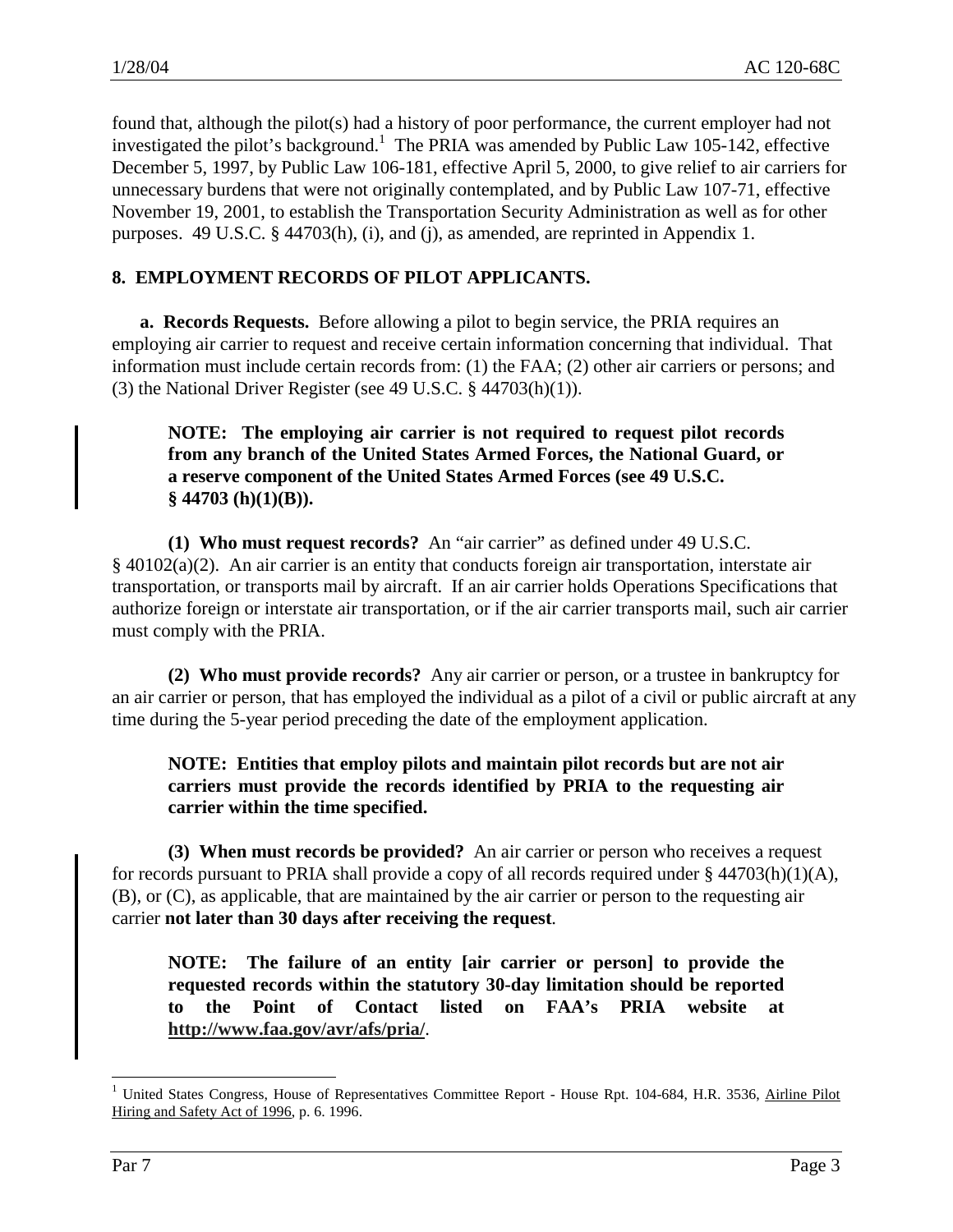#### **(4) What records must be provided?**

#### **(a) FAA Records (See 49 U.S.C. § 44703(h)(1)(A)):**

**1** Current airman certificates with associated type ratings and limitations;

**2** Current airman medical certificate including any limitations; and

**3** Summaries of FAA legal enforcement actions resulting in a finding by the Administrator of a violation that was not subsequently overturned.

**(b) Air Carrier and Other Records (See 49 U.S.C. § 44703(h)(1)(B)).** Records required to be provided include:

**1** *Records pertaining to the individual* that are maintained by an air carrier (other than records relating to flight time, duty time, or rest time) under regulations set forth in:

**(aa)** 14 CFR Part 121.

**NOTE: DO NOT include records that DO NOT pertain to the** *individual's performance as a pilot***. For example, an agreement between the pilot and air carrier/person to pay for training, personal bankruptcy papers, or unemployment compensation disputes between a pilot and air carrier/person are not considered to pertain to the individual's performance as a pilot.** 

**i.** Section 121.683 -- current records that show whether the crewmember complies with the applicable sections of Chapter 1, Title 14 CFR, including, but not limited to:

- Proficiency and route checks;
- Airplane and route qualifications;
- Training;
- Any required physical examinations; and
- Records of each action taken concerning the release from employment or physical or professional disqualification of the flight crewmember that was not subsequently overturned;

**NOTE: Effective August 1, 2001, the drug and alcohol testing regulations in Appendices I and J of Part 121 were amended to include the provisions of 49 CFR Part 40, Procedures for Transportation Workplace Drug and Alcohol Testing Programs. Due to these amendments, the records referenced in**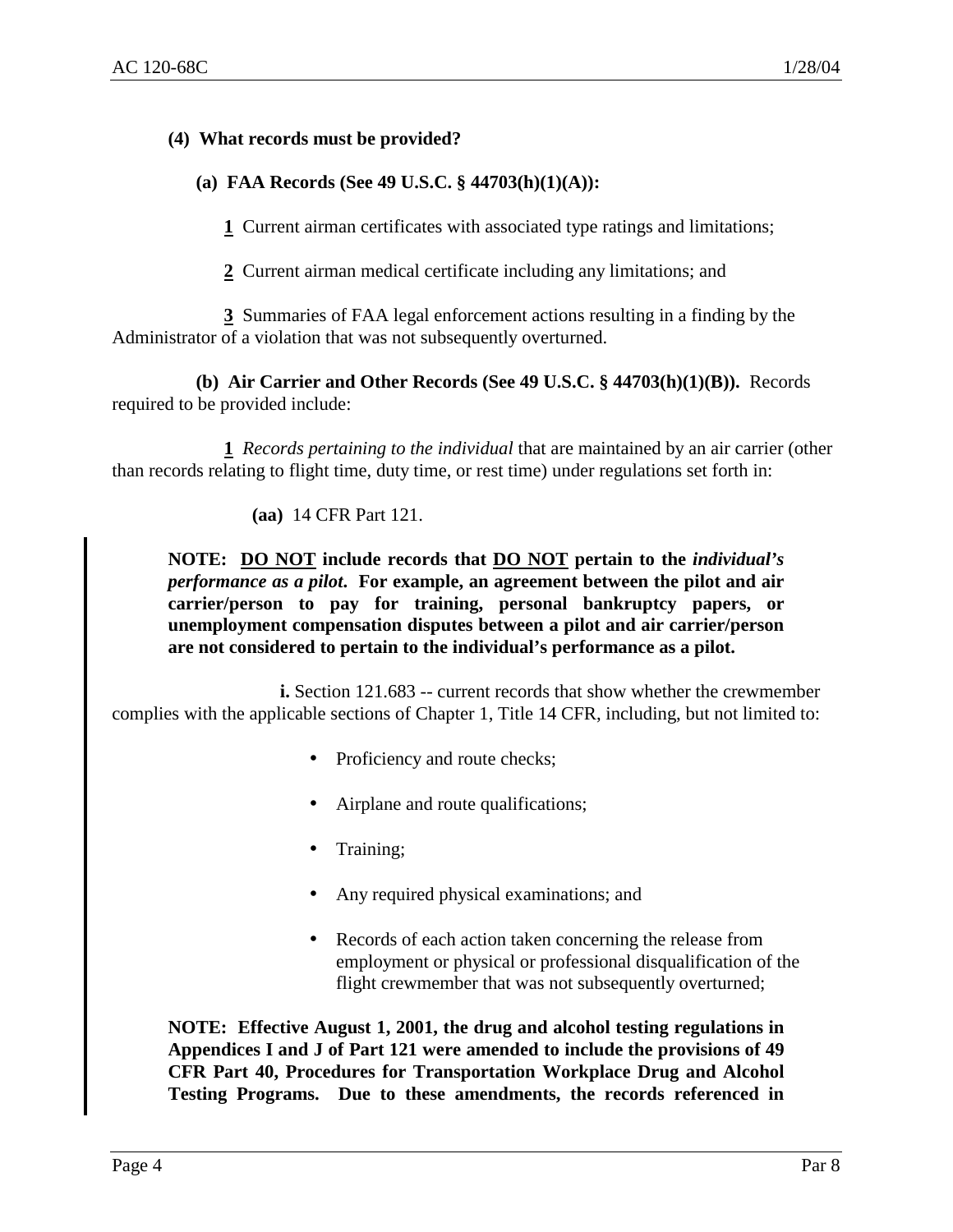**PRIA at 49 U.S.C. § 44703(h)(1)(B), (originally 49 U.S.C. § 44936(f)(1)(B)), are referenced in 49 CFR § 40.333(a)(1)-(2). Paragraph (ii) lists the records that are required by 49 CFR § 40.333.** 

**NOTE: Request for drug and alcohol records required under PRIA shall be requested using the "Authorization For Release Of DOT Drug And Alcohol Testing Records Under PRIA And Maintained Under Title 49 Code of Federal Regulations (49 CFR) Part 40" which may be found in Appendix 7 and on the following website: http://www.faa.gov/avr/afs/pria/** 

**ii.** Appendix I and J, Part 121, and maintained in accordance with 49 CFR Part 40, Procedures for Transportation Workplace Drug and Alcohol Testing Programs, § 40.333:

- Records of alcohol test results indicating an alcohol concentration of 0.02 or greater;
- Records of verified positive drug test results;
- Documentation of refusals to take required alcohol and/or drug tests (including substituted or adulterated drug test results);
- Substance Abuse Professional (SAP) reports;
- All follow-up tests and schedules for follow-up tests;
- Information obtained from previous employers under 49 CFR § 40.25 concerning drug and alcohol test violations of employees; and
- Records of negative and cancelled drug test results and/or alcohol test results with a concentration of less than 0.02.

**(bb)** 14 CFR Part 125.

**i.** Section 125.401 -- current records that show whether the crewmember complies with the applicable sections of Chapter 1, Title 14 CFR, including, but not limited to:

- Proficiency and route checks;
- Airplane qualifications;
- Any required physical examinations; and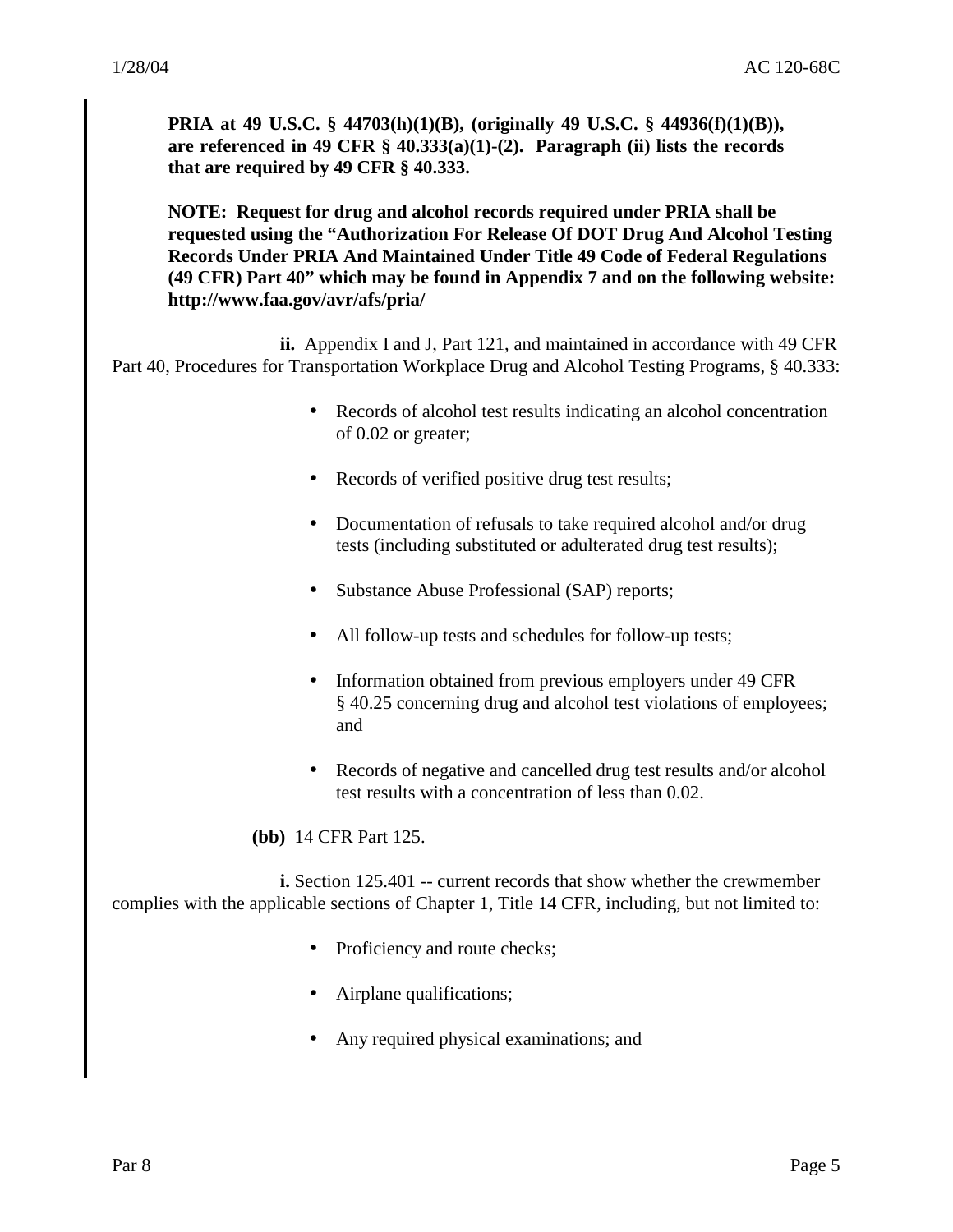• Records of each action taken concerning the release from employment or physical or professional disqualification of the flight crewmember that was not subsequently overturned.

#### **(cc)** 14 CFR Part 135.

**i.** Section 135.63(a)(4) – current records that show whether the crewmember complies with the applicable sections of Chapter 1, Title 14 CFR, including, but not limited to:

- Full name;
- Pilot certificate (by type and number) and ratings held;
- Aeronautical experience;
- Current duties and the date of assignment to those duties;
- Effective date and class of medical certificate:
- Date and result of each of the initial and recurrent competency tests and proficiency and route checks required by part 135 and the type of aircraft flown during that test or check;
- Check pilot authorization, if any;
- Release from employment for physical or professional disqualification that was not subsequently overturned; and
- Date of the completion of the initial phase and each recurrent phase of the training required by part 135.

**ii.** Sections 135.251(b) and 135.255(b) -- records that pertain to Appendix I and J, Part 121, and maintained in accordance with 49 CFR Part 40, Procedures for Transportation Workplace Drug and Alcohol Testing Programs, § 40.333:

- Records of alcohol test results indicating an alcohol concentration of 0.02 or greater;
- Records of verified positive drug test results;
- Documentation of refusals to take required alcohol and/or drug tests (including substituted or adulterated drug test results);
- Substance Abuse Professional (SAP) reports;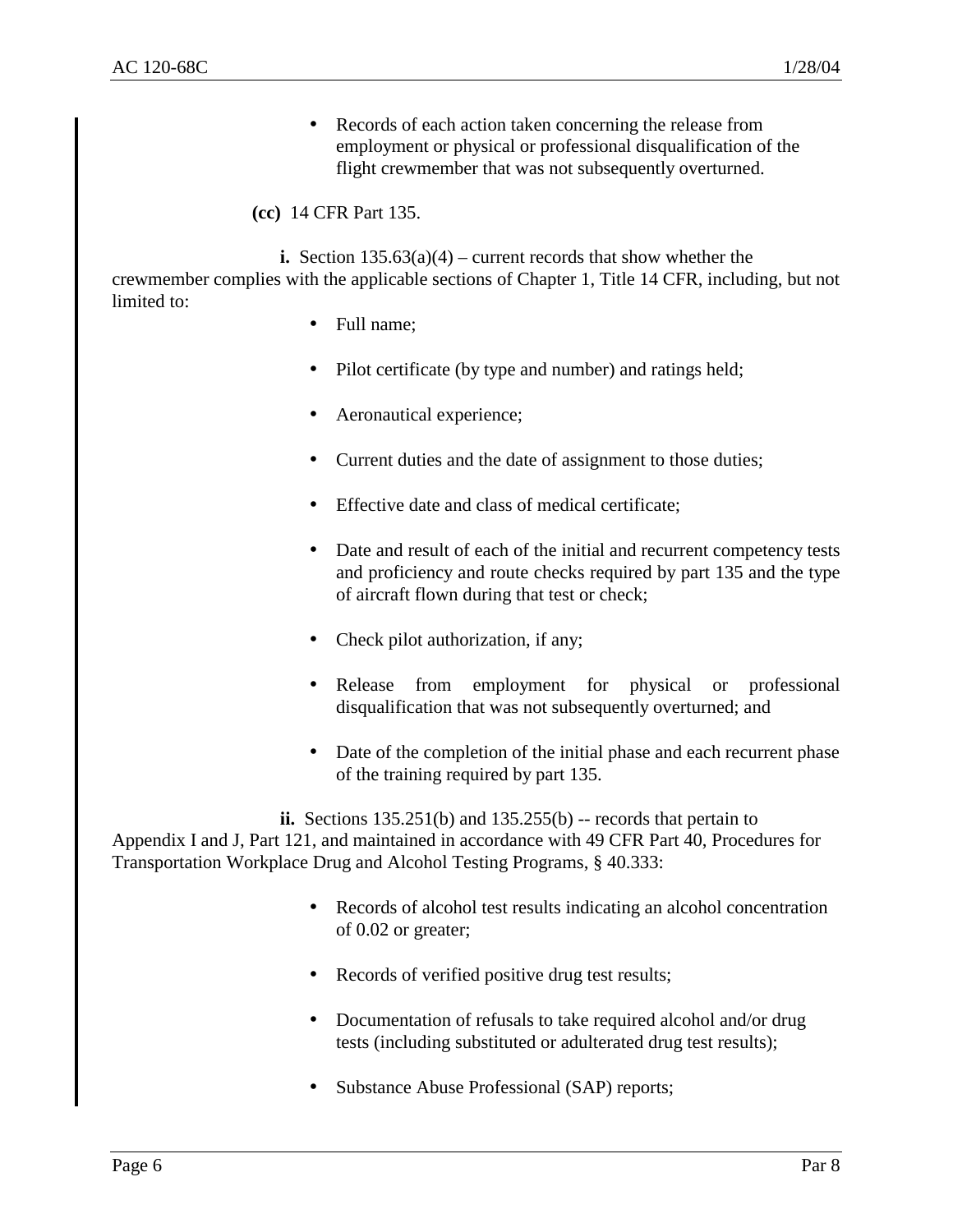- All follow-up tests and schedules for follow-up tests;
- Information obtained from previous employers under 49 CFR § 40.25 concerning drug and alcohol test violations of employees; and
- Records of negative and cancelled drug test results and/or alcohol test results with a concentration of less than 0.02.

**2** Other records pertaining to the *individual's performance as a pilot* that are maintained by the *air carrier* or *person* concerning:

**NOTE: A "***person***" includes corporations, companies, associations, firms, partnerships, societies, and joint stock companies, as well as individuals. It also includes a governmental authority, trustee, receiver, assignee, and other similar representative. Thus, any entity that is not an** *air carrier* **must also provide the requested records within the time specified.** 

**(aa)** Training records, e.g., initial and recurrent training records;

**(bb)** Qualifications, proficiency, or professional competence of the individual, including comments and evaluations made by a check airman designated under sections 121.411, 125.295, or 135.337 of 14 CFR. For example:

**i.** Documents that show the individual's qualifications as instructor/evaluator, check airman, or examiner; and

**ii.** Records of the individual's proficiency checks -- recurring checks for Captain, First Officer, or Line Checks.

**(cc)** Records of any disciplinary action taken with respect to the individual that was not subsequently overturned; and

**(dd)** Any release from employment or resignation, termination, or disqualification of the individual with respect to employment.

**NOTE: DO NOT include records that DO NOT pertain to the** *individual's performance as a pilot***. For example, an agreement between the pilot and air carrier/person to pay for training, personal bankruptcy papers, or unemployment compensation disputes between a pilot and air carrier/person are not considered to pertain to the individual's performance as a pilot.** 

**b. Written Consent; Release From Liability.**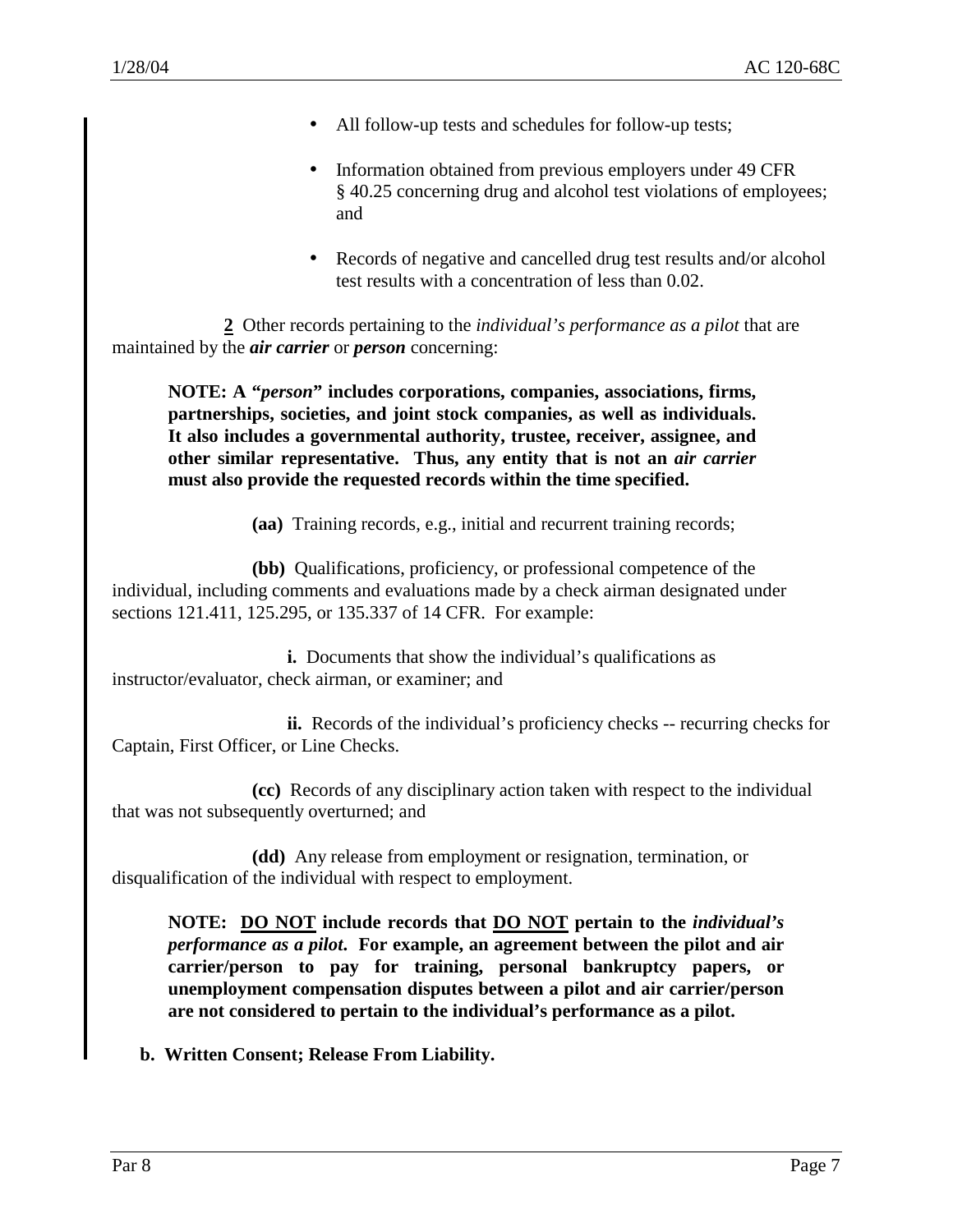**(1)** An air carrier must obtain written consent from the individual before the individual's records are requested (see 49 U.S.C.  $\S$  44703(h)(2)(A)).

**(2)** Provided there is no other provision of law or agreement to the contrary, an air carrier making a request for records under 49 U.S.C. §  $44703(h)(1)$  may require the individual who is the subject of the records to execute a release from liability for any claim arising from the furnishing of such records to or the use of such records by such air carrier [other than a claim arising from furnishing information known to be false and maintained in violation of a criminal statute] (see 49 U.S.C. § 44703(h)(2)(B)).

**c. Reporting Period.** An air carrier or person providing records shall not furnish a record if the record was entered more than 5 years before the date of the request, unless the information concerns a revocation or suspension of an airman certificate or motor vehicle license and the revocation or suspension is in effect on the date of the request (see 49 U.S.C.  $\S$  44703(h)(3)).

**d. Maintaining Records.** The Administrator and air carriers shall maintain pilot records described in 49 U.S.C.  $\S$  44703(h)(1)(A) and (B) for a period of at least 5 years (see § 44703(h)(4)). The following records are required to be maintained:

**(1) Records Showing Compliance With PRIA.** To show that it has met the statutory requirements of 49 U.S.C. § 44703(h), each air carrier should have in place a records retention system that will allow the carrier and FAA to verify compliance with all PRIA requirements. Records received pursuant to PRIA requests should be maintained as follows:

**(a) Pilot Placed In Service**. Although the PRIA requires at least a 5-year retention period, an air carrier must be able to show that it complied with the provisions of the statute as long as the individual for whom the records pertain is in service as a pilot with such air carrier. Thus, the records required to be requested and received under  $44703(h)(1)(A)$  and (B) for any pilot placed in service as a pilot by an air carrier on or after February 6, 1997, must be maintained by the air carrier:

**1** as long as that pilot is in service as a pilot by such air carrier; and

**2** for at least 5-years after the pilot terminates service with such air carrier.

**(b) Pilot Hired and Trained, but NOT Placed in Service**. The records described in  $44703(h)(1)(A)$  and (B) that are compiled by the air carrier on a pilot during the training process, even if that pilot does not complete training and is not placed in service, are required to be maintained for at least 5 years.

**NOTE: There are no statutory requirements to maintain records requested and received under the PRIA if the pilot is not hired as a pilot with the air carrier.**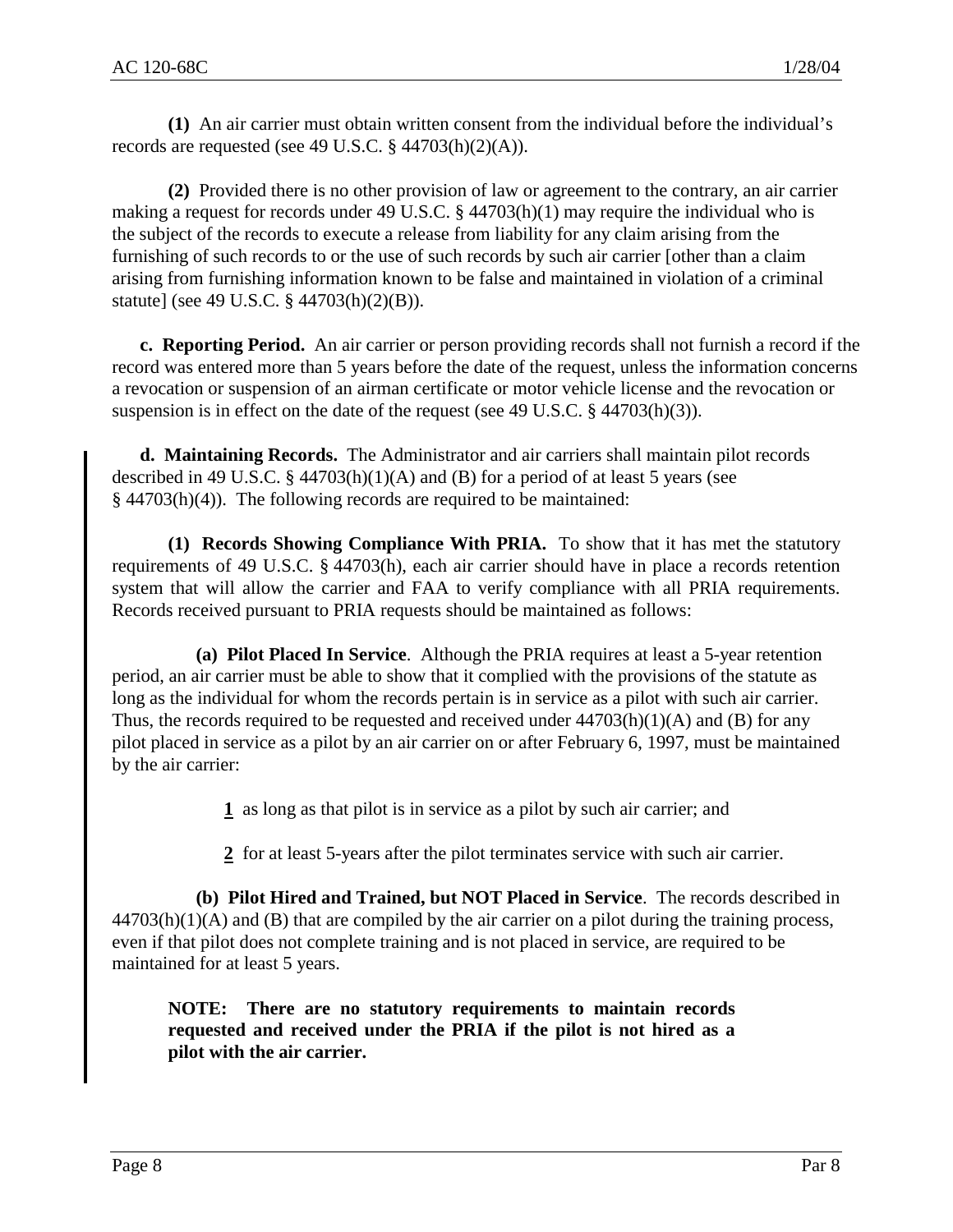**(2) Other Regulatory Requirements.** The statutory requirement of 49 U.S.C. § 44703(h)(4) to maintain records identified by PRIA for at least 5 years is independent of any regulatory requirement addressing other time periods for maintaining records. For example, if a regulation requires that a certain record be maintained for only 2 years, and that record falls within the ambit of PRIA, then that record must be kept for at least 5 years to comply with PRIA.

**e. Receipt Of Consent -- Provision Of Information (See 49 U.S.C. § 44703(h)(5)).** A person furnishing a record in response to a request made under PRIA:

**(1)** Shall not furnish such records without first obtaining a copy of the written consent of the individual who is the subject of the records; and

**(2)** Shall furnish a copy of all such requested information not later than 30 days after receiving the request.

**f. Pilot Right To Receive Notice And Copies of Records (See 49 U.S.C. § 44703(h)(6)).** A person receiving a records request under PRIA must provide the individual who is the subject of the request:

**(1)** Within 20 days of receipt of the request, written notice of the request and of the individual's right to receive a copy of such records; and

**(2)** A copy of such records within a reasonable time, but not later than 30 days after the date of the request, if asked for [requested] by the individual.

**g. Reasonable Charges For Processing Requests And Furnishing Copies.** A person who receives a request for records under 49 U.S.C. § 44703(h)(1) or (6) may establish a reasonable fee for the cost of processing the request and furnishing copies of the records (see 49 U.S.C. § 44703(h)(7)).

**(1)** When the individual who is the subject of the records does not request a copy of the records, reasonable fees, if any, should be charged to the air carrier or person making the request.

**(2)** When the individual who is the subject of the records requests a copy of the records, reasonable fees, if any, should be charged separately to the person making the request and separately to the individual requesting a copy.

**NOTE: Although a reasonable fee may be charged for providing records, those records MAY NOT be withheld until payment is made. Records must be provided within 30 days of receipt of the request (see 49 U.S.C. § 44703(h)(5) and § 44703(h)(10)).**

**h. Standard Forms.**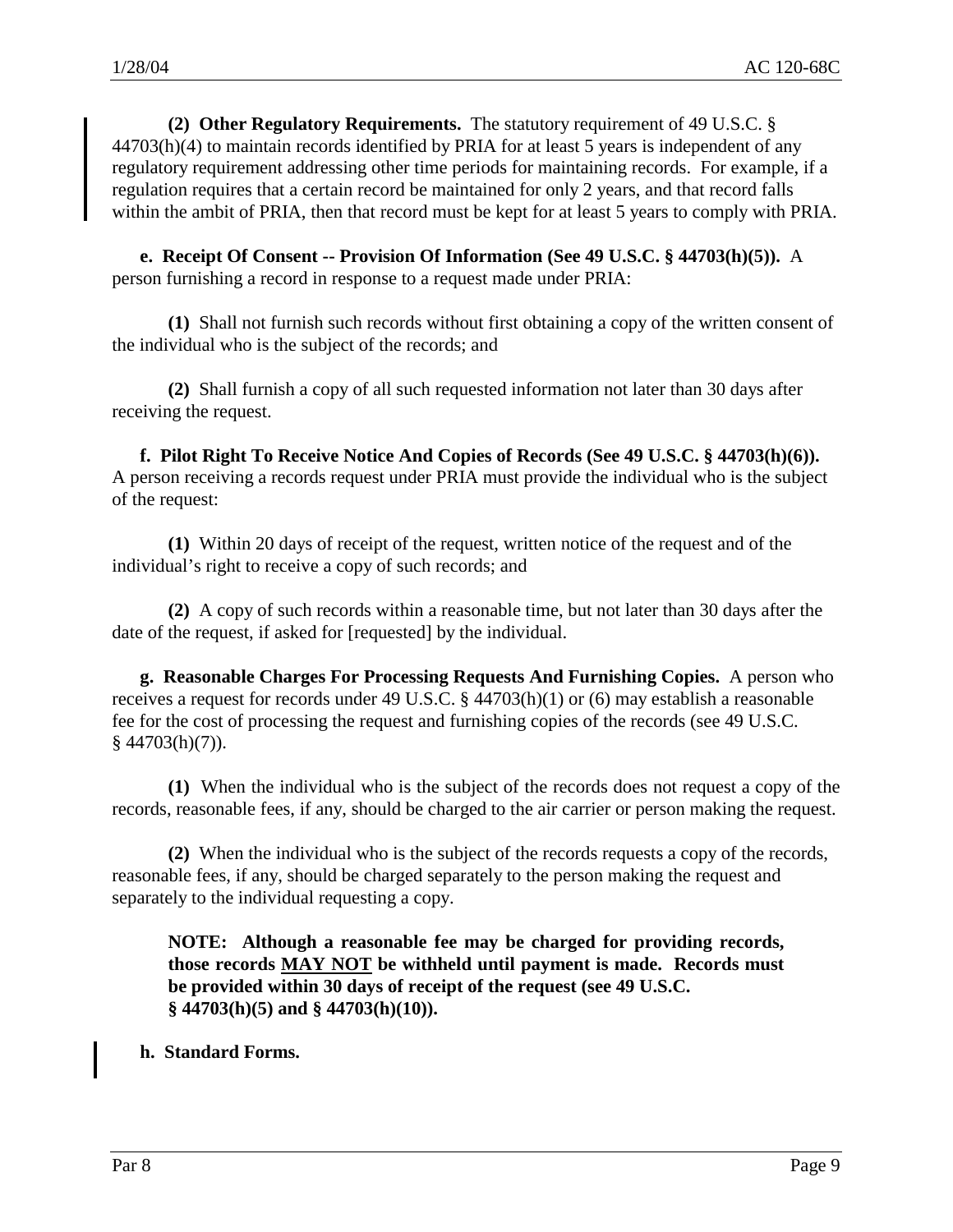**(1) FAA Statutory Requirement.** 49 U.S.C. § 44703(h)(8) requires the Administrator to promulgate standard forms that may be used by air carriers to request records. By using FAA standard forms and by following the specific instructions for those forms, an air carrier requesting pilot records may significantly expedite response time.

**(2) Types of Standard Forms.** There are four (4) forms that are required in order to comply with PRIA. Copies of the standard forms may be downloaded from the Internet at **http://www.faa.gov/avr/afs/pria/**. These forms are shown and explained in appendices 2 through 5 of this AC.

**NOTE: FAA PRIA Forms 8060-10 and 8060-11 have been modified and any forms dated before 04/2003 are obsolete and may not be used. In addition, two (2) new FAA Forms [8060-10A and 8060-11A] have been promulgated to meet the statutory requirement of 49 U.S.C. § 44703(h).** 

**(a) FAA Form 8060-10, FAA Records Request (PRIA) (see Appendix 2).** FAA Form 8060-10 has a dual purpose and is used by:

**1** An air carrier to request a pilot's FAA records; and

**2** A pilot to give written consent for the release of his/her FAA records to the requesting air carrier.

**NOTE: Requests for FAA records should be transmitted to the FAA by one of the means listed on FAA Form 8060-10 (see Appendix 2).** 

**(b) FAA Form 8060-10A, Airman Notice And Right To Receive Copy -- FAA Records (PRIA) (see Appendix 3).** FAA Form 8060-10A is a newly promulgated FAA Form that meets the statutory requirement of 49 U.S.C. § 44703(f). FAA Form 8060-10A is used by:

**1** The FAA to notify the pilot of an FAA Records Request (PRIA) from an air carrier, and of the individual's right to receive a copy of the records furnished to the air carrier; and

**2** The pilot to notify the FAA whether or not he/she wants a copy of the records furnished to the requesting air carrier.

**(c) FAA Form 8060-11, Air Carrier and Other Records Request (PRIA)** (see Appendix 4). FAA Form 8060-11 is used by:

**1** An air carrier to request PRIA records from another *air carrier* or *person*; and

**2** A pilot to give the requesting air carrier written consent for release of the PRIA records.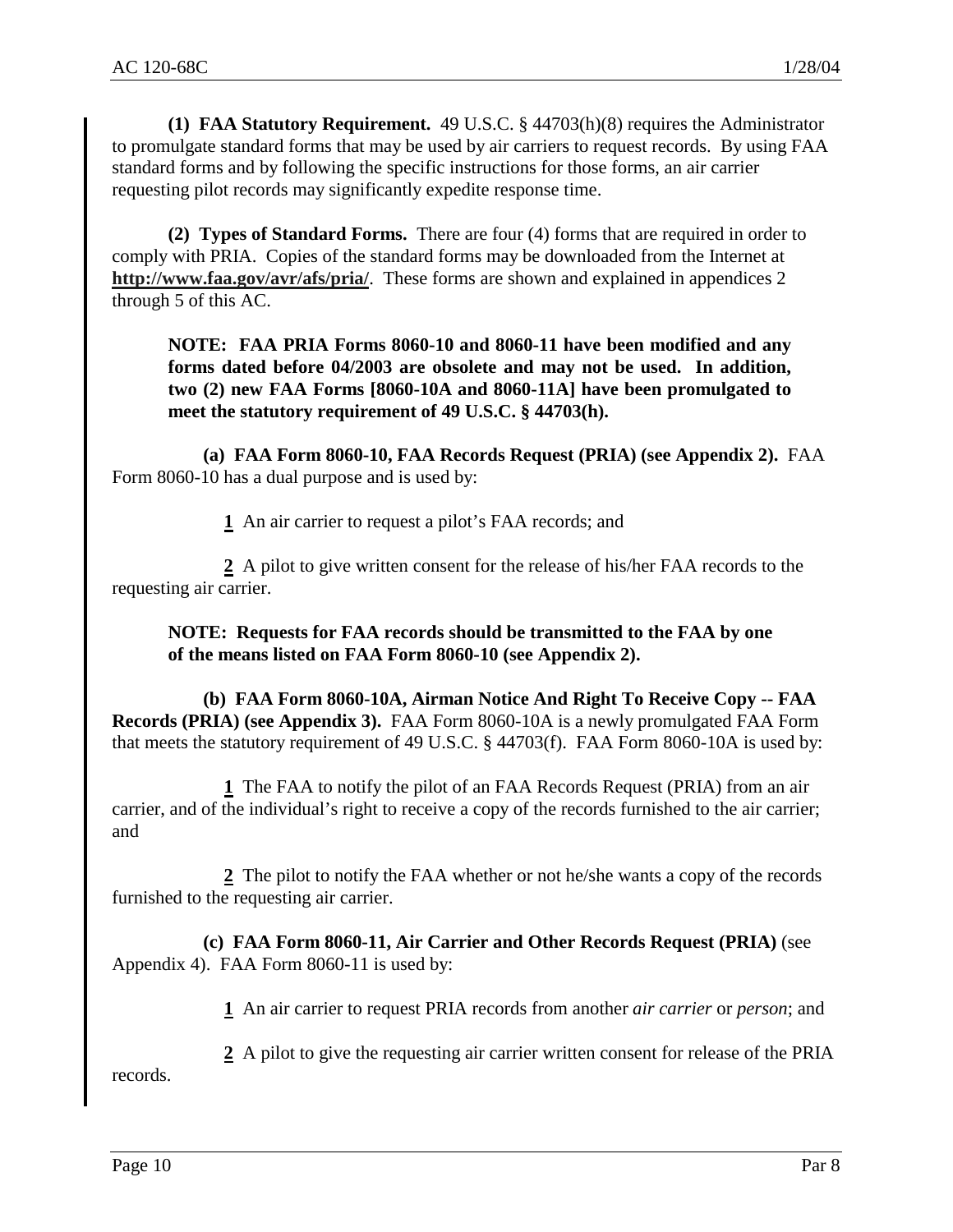**(d) FAA Form 8060-11A, Airman Notice And Right To Receive Copy – Air Carrier And Other Records (PRIA)** (see Appendix 5). FAA Form 8060-11A is a newly promulgated FAA Form that meets the statutory requirement of 49 U.S.C. § 44703(f). FAA Form 8060-11A is used by:

**1** The air carrier or person receiving a request for records to notify the pilot that a request for records has been made and that the pilot has the right to receive a copy of the requested records; and

**2** The pilot to notify the requesting air carrier whether or not he/she wants a copy of the furnished records.

#### **i. National Driver Register (NDR) Record Request -- Appendix 6.**

**(1)** The National Highway Traffic Safety Administration (NHTSA) is responsible for administering the NDR portion of a record request under 49 U.S.C. § 44703(h). Requests for NDR records should be made directly to any state motor vehicle agency. NHTSA maintains an Internet database with current addresses and telephone numbers for State motor vehicle agencies that may be accessed at **http://www.nhtsa.dot.gov/people/perform/driver/**. A sample form that a State may use to request NDR information from the NDR is located in Appendix 4.

#### **(2) Questions concerning NDR records may be addressed to:**

 National Highway Traffic Safety Administration Attn.: National Driver Register (NTS-32) 400 7th Street, SW. Washington, D.C. 20590 (202) 366-4800

**j. Pilot Right To Correct Inaccuracies In Records.** *Before making a final hiring decision with respect to the individual*, an air carrier that maintains, or requests and receives, the records of an individual under 49 U.S.C. § 44703(h)(1) shall provide the individual with a reasonable opportunity to submit written comments to correct any inaccuracies contained in the records (see 49 U.S.C. § 44703(h)(9)).

**k. Pilot Right To Review Records.** Unless there are other provisions of law or agreement to the contrary, a pilot has the statutory right to review his/her records (see 49 U.S.C. § 44703(h)(10)). Upon written request from a pilot *who is or has been employed* by such air carrier:

**(1)** The air carrier shall make available to the pilot for review, any and all employment records referred to in 49 U.S.C.  $\S$  44703(h)(1)(B)(i) or (ii) pertaining to the employment of the pilot; and

**(2)** The air carrier shall make available a copy of the aforementioned records to the pilot within a reasonable time, but not later than 30 days after the date of the request from the pilot.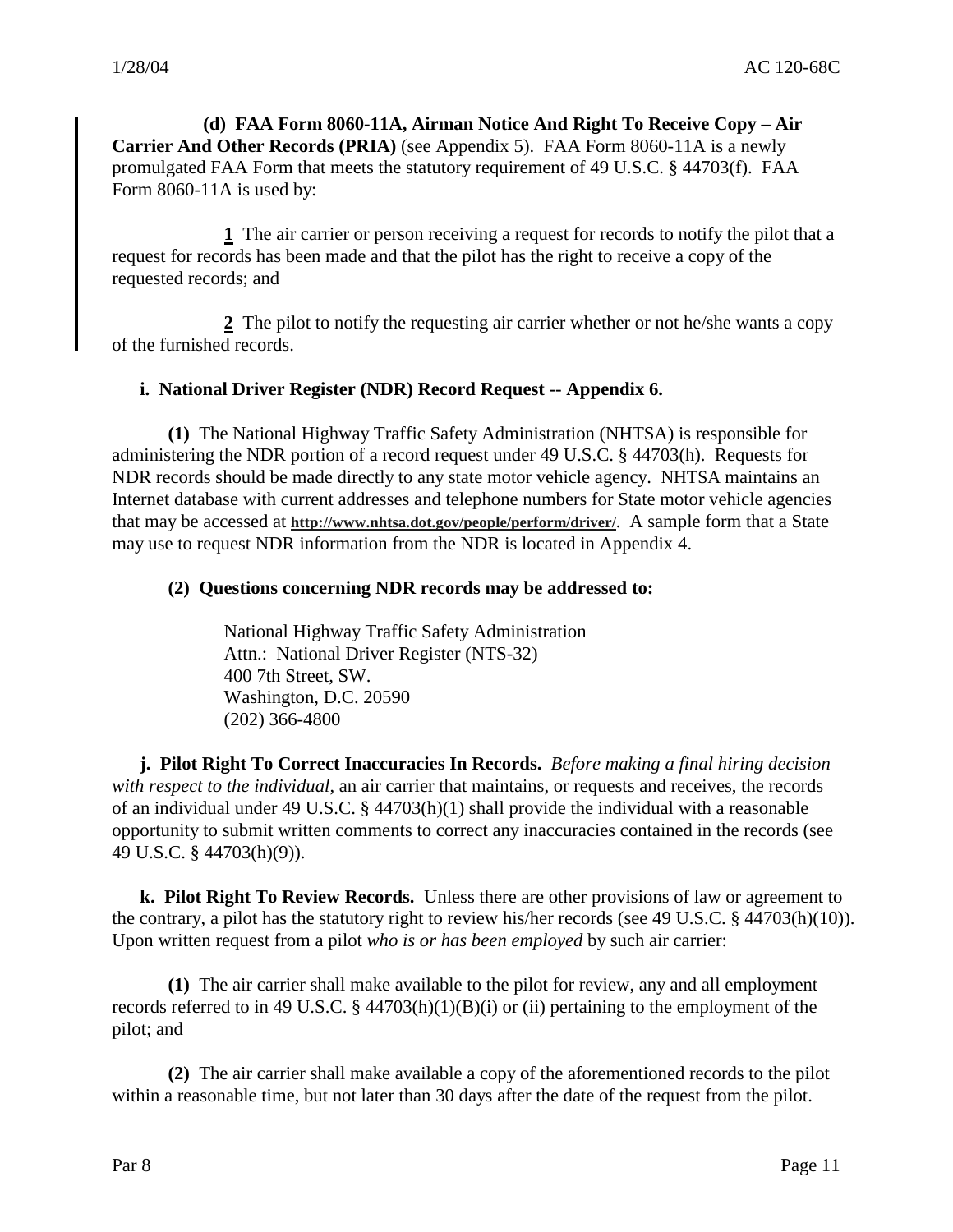**l. Privacy Protections.** The PRIA requires the privacy of the individual who is the subject of the records to be protected (see 49 U.S.C. § 44703(h)(11)). An air carrier that receives the records of an individual under 49 U.S.C. § 44703(h)(1):

**(1)** May use such records only to assess the qualifications of the individual in deciding whether or not to hire the individual as a pilot; and

**(2)** Shall take such actions as may be necessary to:

**(a)** Protect the privacy of the pilot;

**(b)** Protect the confidentiality of the records; and

**(c)** Ensure that information contained in the records is not divulged to any individual who is not involved in the hiring decision.

# **m. Special Rules With Respect To Certain Pilots (See 49 U.S.C. § 44703(h)(14)).**

**(1) Pilots Of Certain Small Aircraft.** Before receiving the records required by 49 U.S.C. § 44703(h)(1), an air carrier may allow an individual to begin service for a period not to exceed 90 days as a pilot of an aircraft having a maximum payload capacity of 7,500 pounds or less (as defined in 14 CFR §119.3), or a helicopter, provided:

**(a)** The flight is not a scheduled operation (as defined in 14 CFR § 119.3);

**(b)** The air carrier obtains and evaluates the information required by 49 U.S.C. § 44703(h)(1) before the end of the 90-day period; and

**(c)** The contract between the air carrier and the individual contains a term that provides that the continuation of the individual's employment, after the last day of the 90-day period, depends on a satisfactory evaluation of any record received pursuant to a request under PRIA.

# **(2) Good Faith Exception.**

**(a)** An air carrier may allow an individual to begin service as a pilot without obtaining information about the individual under 49 U.S.C. § 44703(h)(1)(B) from an air carrier or person that no longer exists; or, from a foreign government or entity that employed the individual, if the air carrier required to obtain the information has made a documented good faith attempt to obtain such information.

**(b)** Mail forwarded via the United States Postal Service (USPS) as "Certified, Return Receipt," may be considered as a documented good faith attempt. Similarly, mail forwarded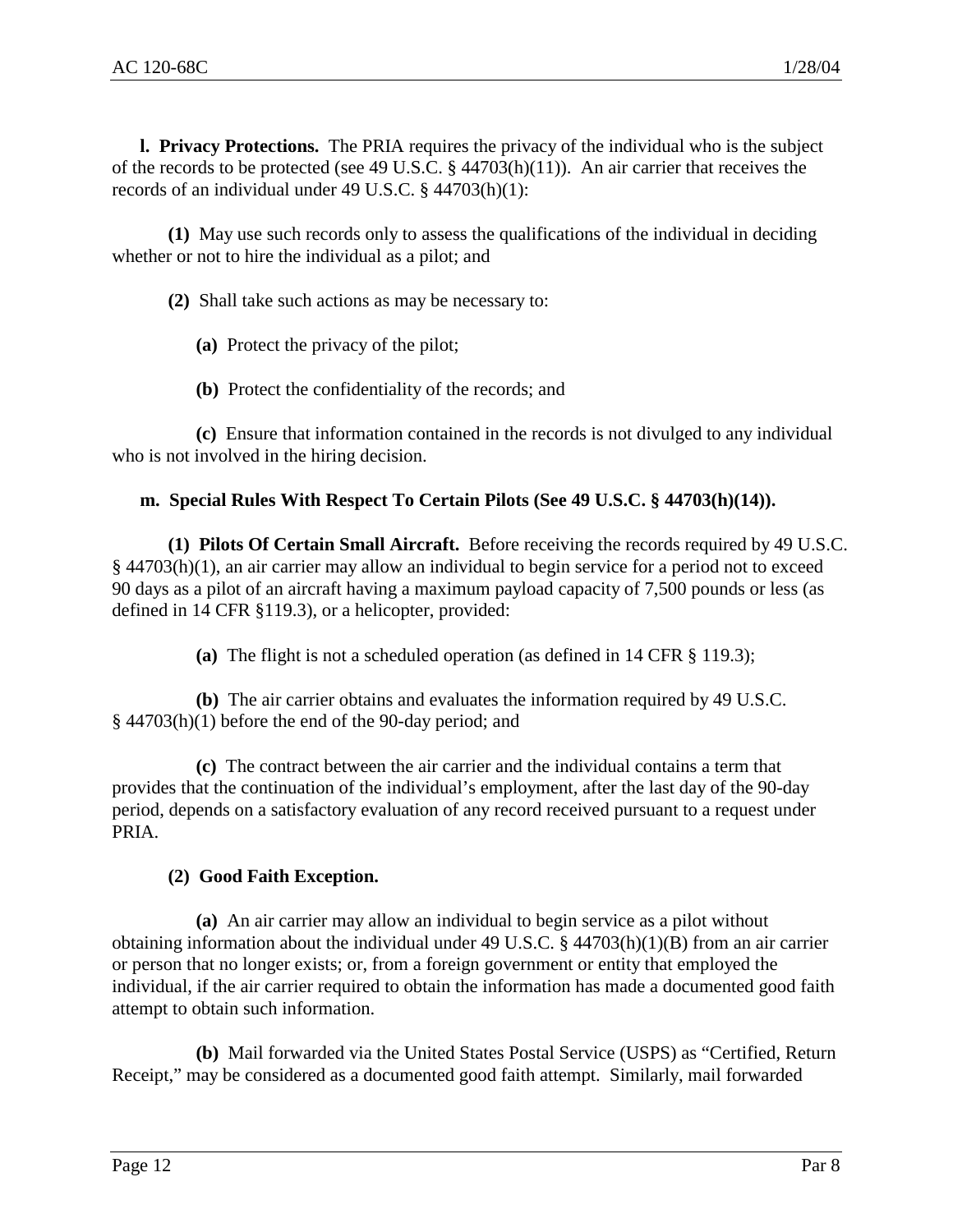through either the USPS or a private carrier that provides a documented delivery of the request may also be considered as a documented good faith attempt to obtain such information.

**NOTE: PRIA is silent on how long an air carrier must wait after making a documented good faith attempt for records and determining that no records are available. For air carriers that DO NOT fall within the exception at 49 U.S.C. 44703(h)(14), Special Rules With Respect To Certain Pilots, that time period must be longer than 30 days.** 

# **n. Electronic Access To FAA Records (See 49 U.S.C. § 44703(h)(15)).**

**(1)** On April 5, 2000, PRIA was amended to allow designated individuals electronic access to FAA records. The electronic access to FAA records was coordinated with industry and is designed specifically for the purpose of increasing timely and efficient access to FAA records described in 49 U.S.C.  $\S$  44703(h)(1)(A). Under the revised statute, the Administrator may allow, under terms established by the Administrator, a designated individual to have electronic access to a specified database containing such records.

**(2)** The terms established by the Administrator shall limit such access to instances in which information in the database is required by the designated individual in making a hiring decision concerning a pilot applicant, and shall require that the designated individual provide assurances satisfactory to the Administrator that information obtained using such access will not be used for any purpose other than making the hiring decision.

# **NOTE: The FAA will provide further guidance on electronic access to FAA records prior to implementation.**

**o. Limitation On Liability (See 49 U.S.C. § 44703(i)(1)).** No action or proceeding may be brought by or on behalf of an individual who has applied for or is seeking a position with an air carrier as a pilot and who has signed a release from liability, as provided for under 49 U.S.C. § 44703(i)(2), against:

**(1)** The air carrier requesting the records of that individual under 49 U.S.C.  $§$  44703(h)(1);

**(2)** A person who has complied with such request;

**(3)** A person who has entered information contained in the individual's records; or

**(4)** An agent or employee of a person described in 49 U.S.C. § 44703(i)(1)(A) or (B), in the nature of an action for:

- **(a)** Defamation;
- **(b)** Invasion of privacy;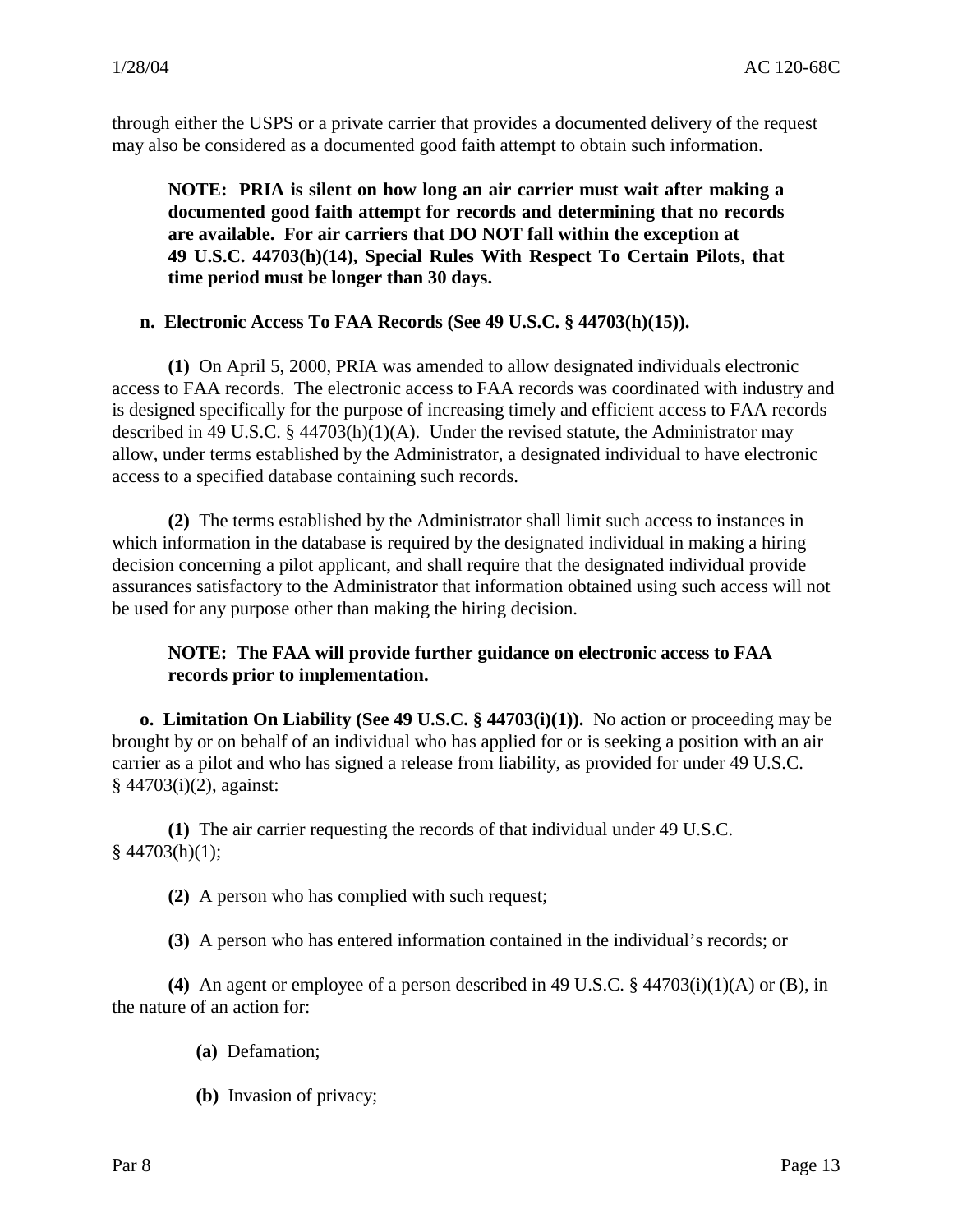**(c)** Negligence;

**(d)** Interference with contract, or otherwise; or

**(e)** Under any Federal or State law with respect to the furnishing or use of such records in accordance with 49 U.S.C. § 44703(h).

**p. Preemption (See 49 U.S.C. § 44703(i)(2)).** No State or political subdivision thereof may enact, prescribe, issue, continue in effect, or enforce any law (including any regulation, standard, or other provision having the force and effect of law) that prohibits, penalizes, or imposes liability for furnishing or using records in accordance with 49 U.S.C. § 44703(h).

**q. Provision Of Knowingly False Information (See 49 U.S.C. § 44703(i)(3)).** Paragraphs (1) and (2) of 49 U.S.C. § 44703(i) shall not apply with respect to a person who furnishes information in response to a request made under 49 U.S.C. § 44703(h)(1) that:

- **(1)** The person knows is false; and
- **(2)** Was maintained in violation of a criminal statute of the United States.

**r. Limitation On Statutory Construction (See 49 U.S.C. § 44703(j)).** Nothing in 49 U.S.C. § 44703(h) shall be construed as precluding the availability of the records of a pilot in an investigation or other proceeding concerning an accident or incident conducted by the Administrator, the National Transportation Safety Board, or a court.

# **9. REQUESTS FOR RECORDS:**

**a. FAA Records.** An air carrier request for FAA records should be made using **FAA Form 8060-10, FAA Records Request (PRIA).** This form is available on the FAA PRIA website at **http://www.faa.gov/avr/afs/pria/**. The FAA will provide records reflecting current airman medical certificate and current airman certificates and associated type ratings, including any limitations to those certificates and ratings. The FAA will also conduct a search of the Enforcement Information System and provide a summary of legal enforcement actions resulting in a finding by the Administrator of a violation of Title 49 U.S.C. or a regulation prescribed or order issued under this Title that has not been subsequently overturned (as provided in 49 U.S.C.  $§$  44703(h)(1)(A)(ii)).

**b. Where To Send FAA Records Request.** Requests for FAA records should be transmitted via one of the following means.

# **(1) Regular mail through the United States Postal Service (USPS):**

Federal Aviation Administration Attn.: Aviation Data Systems Branch, AFS-620 (PRIA)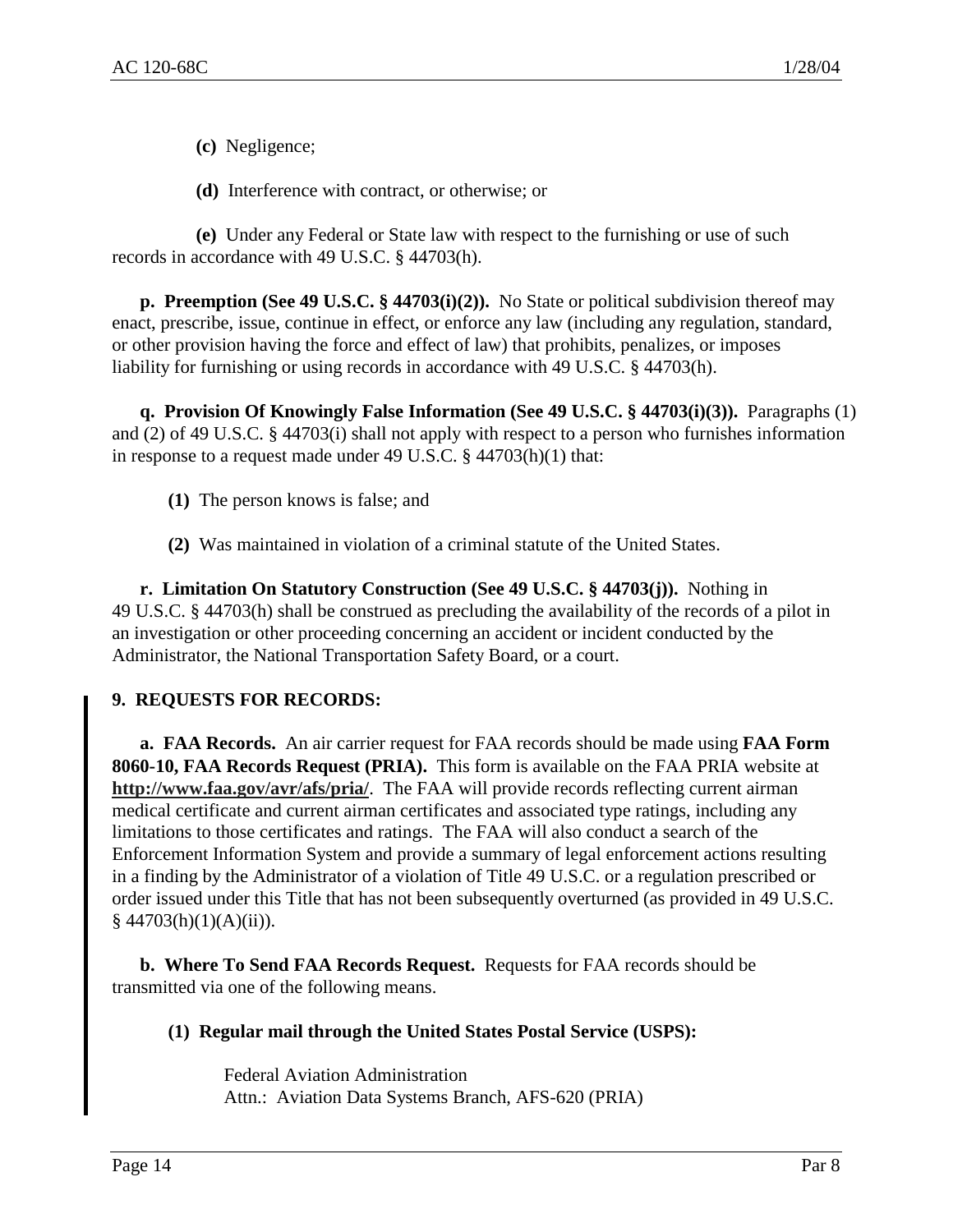PO Box 25082 Oklahoma City, OK 73125-0082

# **(2) Expedited mail service through USPS or private carrier:**

Federal Aviation Administration Attn.: Aviation Data Systems Branch, AFS-620 (PRIA) 6500 S. MacArthur Blvd., ARB Room 313 Oklahoma City, OK 73169

**c. Where To Get Information Regarding FAA Records?** All written or telephonic information requests and/or questions pertaining to FAA records may be transmitted via one of the following means:

**(1) Telephonic Inquiries.** Information concerning FAA records may be obtained by calling the FAA Aviation Data Systems Branch at (405) 954-0990.

**(2) FAX Inquiries.** Information concerning FAA records may be obtained by FAX from the FAA Aviation Data Systems Branch at (405) 954-4655.

**(3) Written Inquiries.** Written request for information concerning FAA records may be obtained by sending inquiries to the FAA Aviation Data systems Branch by one of the means listed in paragraph 9b above.

**d. Requests For Air Carrier and Other Records.** An air carrier request for air carrier and other records should be made using **FAA Form 8060-11, Air Carrier and Other Records Request (PRIA).** This form is available on the FAA PRIA website at **http://www.faa.gov/avr/afs/pria/.** Requests should be submitted directly to the applicable air carrier or person that previously employed the individual at any time during the 5-year period preceding the date of employment application.

# **10. REQUEST FOR INFORMATION CONCERNING 49 U.S.C. § 44703(h).**

**a. Written and Telephonic Requests.** All written or telephonic information requests and/or questions pertaining to 49 U.S.C. § 44703(h) should be addressed to:

# **NOTE: Do not mail FAA Records Requests (PRIA) to this address; use the address listed on FAA Form 8060-10 (see Appendix 2).**

Federal Aviation Administration Attn.: Air Transportation Division, AFS-200 800 Independence Avenue, SW. Washington, D.C. 20591 (202) 267-8166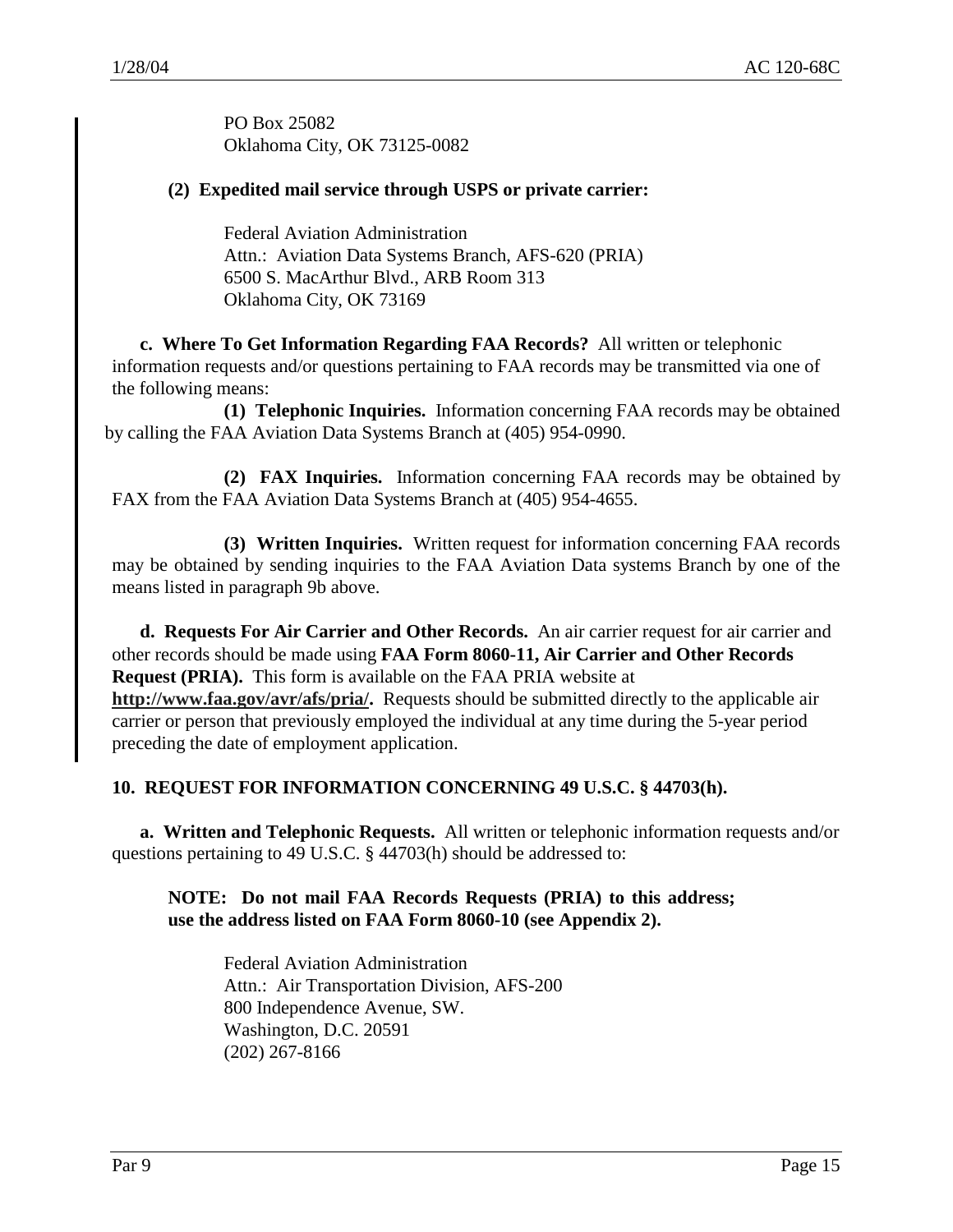# **b. Internet.**

**(1)** Additional information about PRIA may be obtained by contacting the person listed on the Flight Standards Service Internet Web Site at **http://www.faa.gov/avr/afs/pria/**

**(2)** Electronic copies of this AC and the standard forms may be downloaded from the internet at **http://www.faa.gov/avr/afs/pria/.**

/s/ John M. Allen, for James J. Ballough Director, Flight Standards Service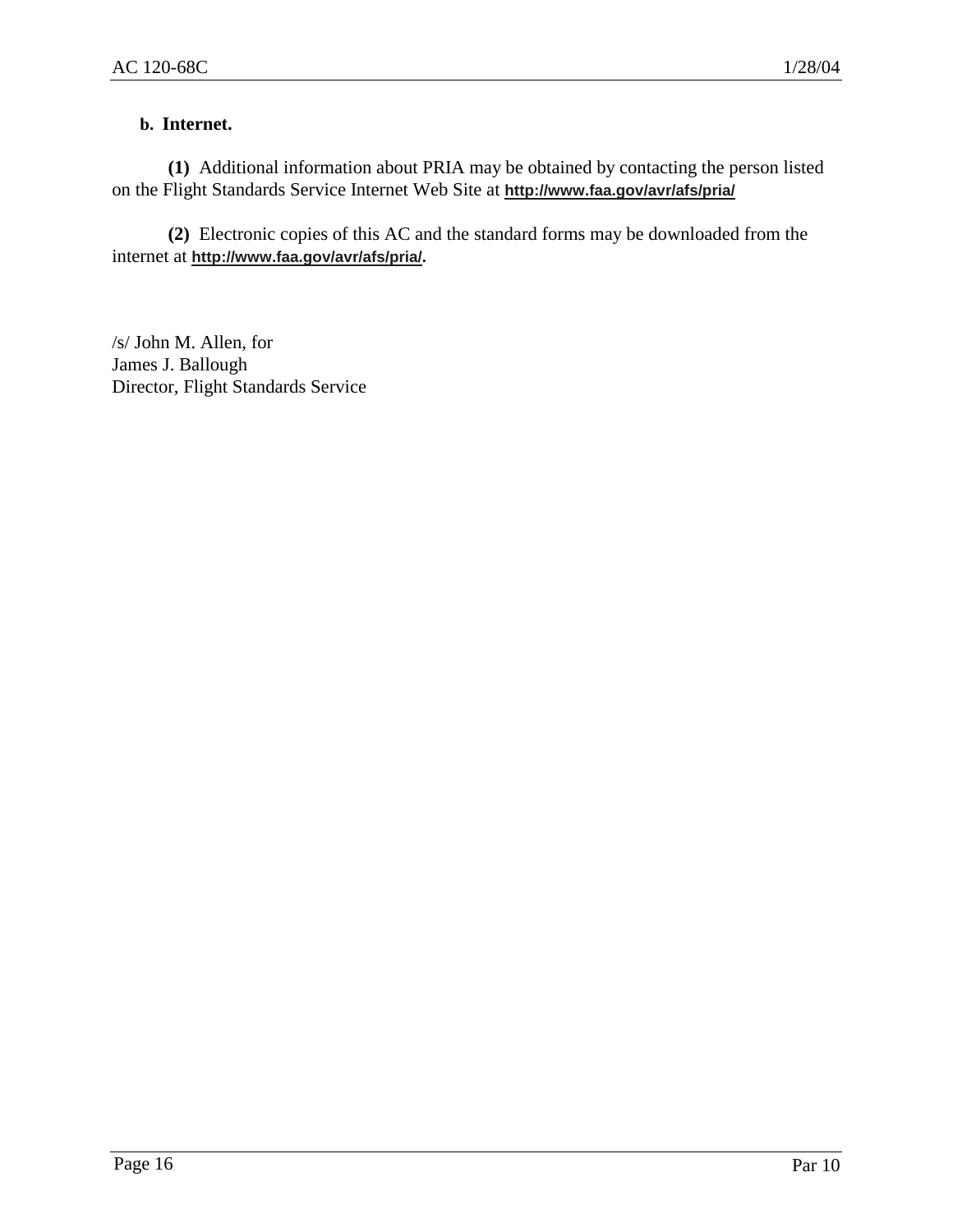# **Appendix 1.**

# **Pilot Records Improvement Act of 1996 Public Law 104-264, Section 502, October 9, 1996, (effective 02/06/97) As Amended by: Public Law 105-142 (effective 12/06/97); Public Law 106-181(effective 04/05/00), and, Public Law 107-71 (effective November 19, 2001)**

------------------------------------------------------------------------------------------------------------------

Title 49 United States Code (49 U. S. C.) § 44703, as amended:

# **(h) RECORDS OF EMPLOYMENT OF PILOT APPLICANTS**.

 **(1) IN GENERAL**. Subject to paragraph (14), before allowing an individual to begin service as a pilot, an air carrier shall request and receive the following information:

 (A) FAA RECORDS. From the Administrator of the Federal Aviation Administration, records pertaining to the individual that are maintained by the Administrator concerning--

 (i) current airman certificates (including airman medical certificates) and associated type ratings, including any limitations to those certificates and ratings; and

 (ii) summaries of legal enforcement actions resulting in a finding by the Administrator of a violation of this title or a regulation prescribed or order issued under this title that was not subsequently overturned.

 (B) AIR CARRIER AND OTHER RECORDS. From any air carrier or other person, except a branch of the United States Armed Forces, the National Guard, or a reserve component of the United States Armed Forces, that has employed the individual as a pilot of a civil or public aircraft at any time during the 5-year period preceding the date of the employment application of the individual, or from the trustee in bankruptcy for such air carrier or person--

 (i) records pertaining to the individual that are maintained by an air carrier (other than records relating to flight time, duty time, or rest time) under regulations set forth in--

(I) section 121.683 of title 14, Code of Federal Regulations;

(II) paragraph (A) of section VI, appendix I, part 121 of such title;

(III) paragraph (A) of section IV, appendix J, part 121 of such title;

(IV) section 125.401 of such title; and

(V) section 135.63(a)(4) of such title; and

 (ii) other records pertaining to the individual's performance as a pilot that are maintained by the air carrier or person concerning--

 (I) the training, qualifications, proficiency, or professional competence of the individual, including comments and evaluations made by a check airman designated in accordance with section 121.411, 125.295, or 135.337 of such title;

 (II) any disciplinary action taken with respect to the individual that was not subsequently overturned; and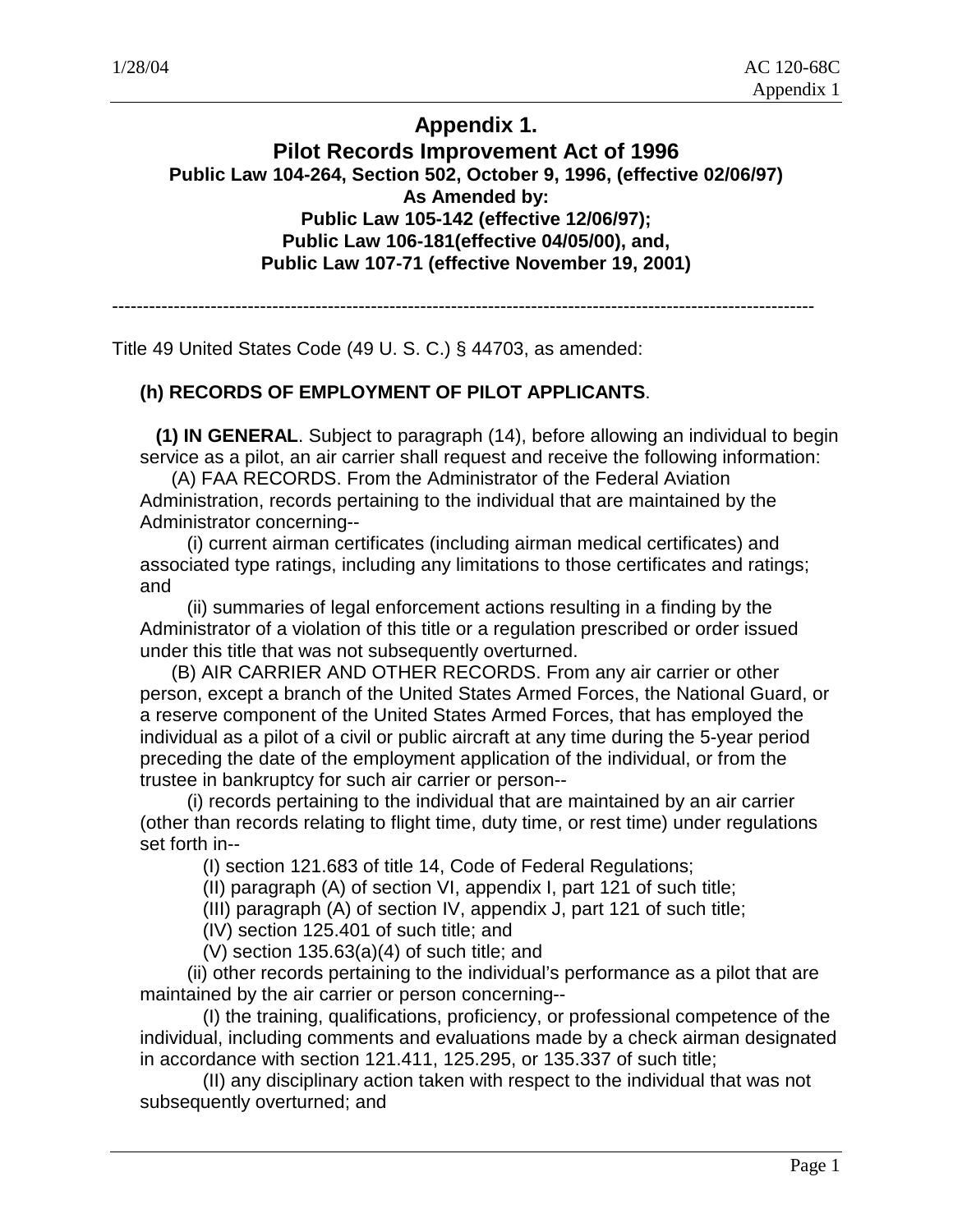(III) any release from employment or resignation, termination, or disqualification with respect to employment.

 (C) NATIONAL DRIVER REGISTER RECORDS. In accordance with section 30305(b)(8), from the chief driver licensing official of a State, information concerning the motor vehicle driving record of the individual.

 **(2) WRITTEN CONSENT; RELEASE FROM LIABILITY**. An air carrier making a request for records under paragraph (1)--

 (A) shall be required to obtain written consent to the release of those records from the individual that is the subject of the records requested; and

 (B) may, notwithstanding any other provision of law or agreement to the contrary, require the individual who is the subject of the records to request to execute a release from liability for any claim arising from the furnishing of such records to or the use of such records by such air carrier (other than a claim arising from furnishing information known to be false and maintained in violation of a criminal statute).

 **(3) 5-YEAR REPORTING PERIOD**. A person shall not furnish a record in response to a request made under paragraph (1) if the record was entered more than 5 years before the date of the request, unless the information concerns a revocation or suspension of an airman certificate or motor vehicle license that is in effect on the date of the request.

 **(4) REQUIREMENT TO MAINTAIN RECORDS**. The Administrator and air carriers shall maintain pilot records described in paragraphs (1)(A and (1)(B) for a period of at least 5 years.

 **(5) RECEIPT OF CONSENT; PROVISION OF INFORMATION**. A person shall not furnish a record in response to a request made under paragraph (1) without first obtaining a copy of the written consent of the individual who is the subject of the records requested; except that, for the purposes of paragraph (15), the Administrator may allow an individual designated by the Administrator to accept and maintain written consent on behalf of the Administrator for records requested under paragraph (1)(A). A person who receives a request for records under this subsection shall furnish a copy of all of such requested records maintained by the person not later than 30 days after receiving the request.

# **(6) RIGHT TO RECEIVE NOTICE AND COPY OF ANY RECORD FURNISHED**. A

person who receives a request for records under paragraph (1) shall provide to the individual who is the subject of the records--

 (A) on or before the 20th day following the date of receipt of the request, written notice of the request and of the individual's right to receive a copy of such records; and

 (B) in accordance with paragraph (10), a copy of such records, if requested by the individual.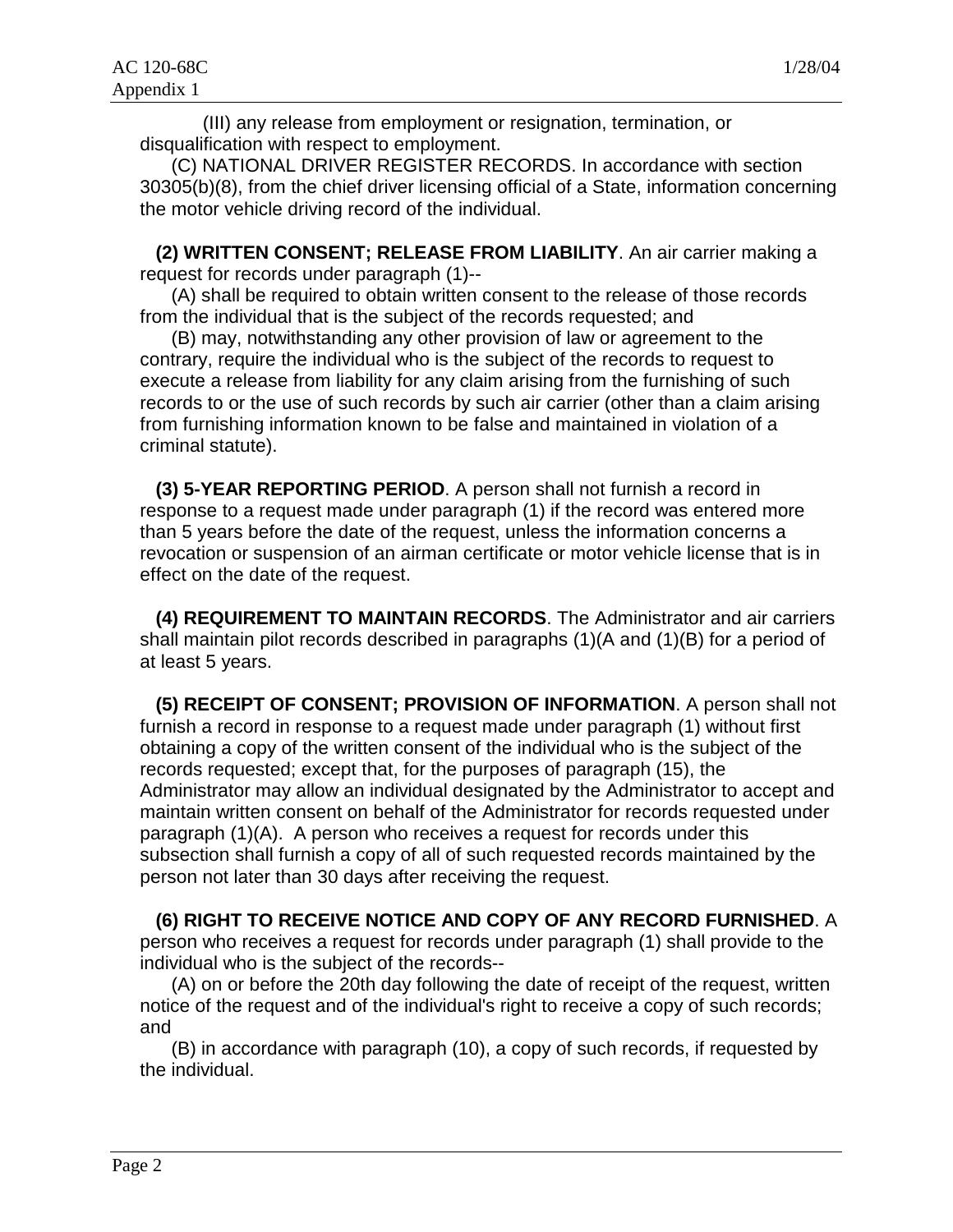# **(7) REASONABLE CHARGES FOR PROCESSING REQUESTS AND**

**FURNISHING COPIES**. A person who receives a request under paragraph (1) or (6) may establish a reasonable charge for the cost of processing the request and furnishing copies of the requested records.

**(8) STANDARD FORMS**. The Administrator shall promulgate--

 (A) standard forms that may be used by an air carrier to request records under paragraph (1); and

(B) standard forms that may be used by an air carrier to--

 (i) obtain the written consent of the individual who is the subject of a request under paragraph (1); and

(ii) inform the individual of--

(I) the request; and

 (II) the individual right of that individual to receive a copy of any records furnished in response to the request.

 **(9) RIGHT TO CORRECT INACCURACIES**. An air carrier that maintains or requests and receives the records of an individual under paragraph (1) shall provide the individual with a reasonable opportunity to submit written comments to correct any inaccuracies contained in the records before making a final hiring decision with respect to the individual.

 **(10) RIGHT OF PILOT TO REVIEW CERTAIN RECORDS**. Notwithstanding any other provision of law or agreement, an air carrier shall, upon written request from a pilot who is or has been employed by such carrier, make available, within a reasonable time, but not later than 30 days after the date of the request, to the pilot for review, any and all employment records referred to in paragraph (1)(B) (i) or (ii) pertaining to the employment of the pilot.

 **(11) PRIVACY PROTECTIONS**. An air carrier that receives the records of an individual under paragraph (1) may use such records only to assess the qualifications of the individual in deciding whether or not to hire the individual as a pilot. The air carrier shall take such actions as may be necessary to protect the privacy of the pilot and the confidentiality of the records, including ensuring that information contained in the records is not divulged to any individual that is not directly involved in the hiring decision.

 **(12) PERIODIC REVIEW**. Not later than 18 months after the date of the enactment of the Pilot Records Improvement Act of 1996 [enacted Oct. 9, 1996], and at least once every 3 years thereafter, the Administrator shall transmit to Congress a statement that contains, taking into account recent developments in the aviation industry—

 (A) recommendations by the Administrator concerning proposed changes to Federal Aviation Administration records, air carrier records, and other records required to be furnished under subparagraphs (A) and (B) of paragraph (1); or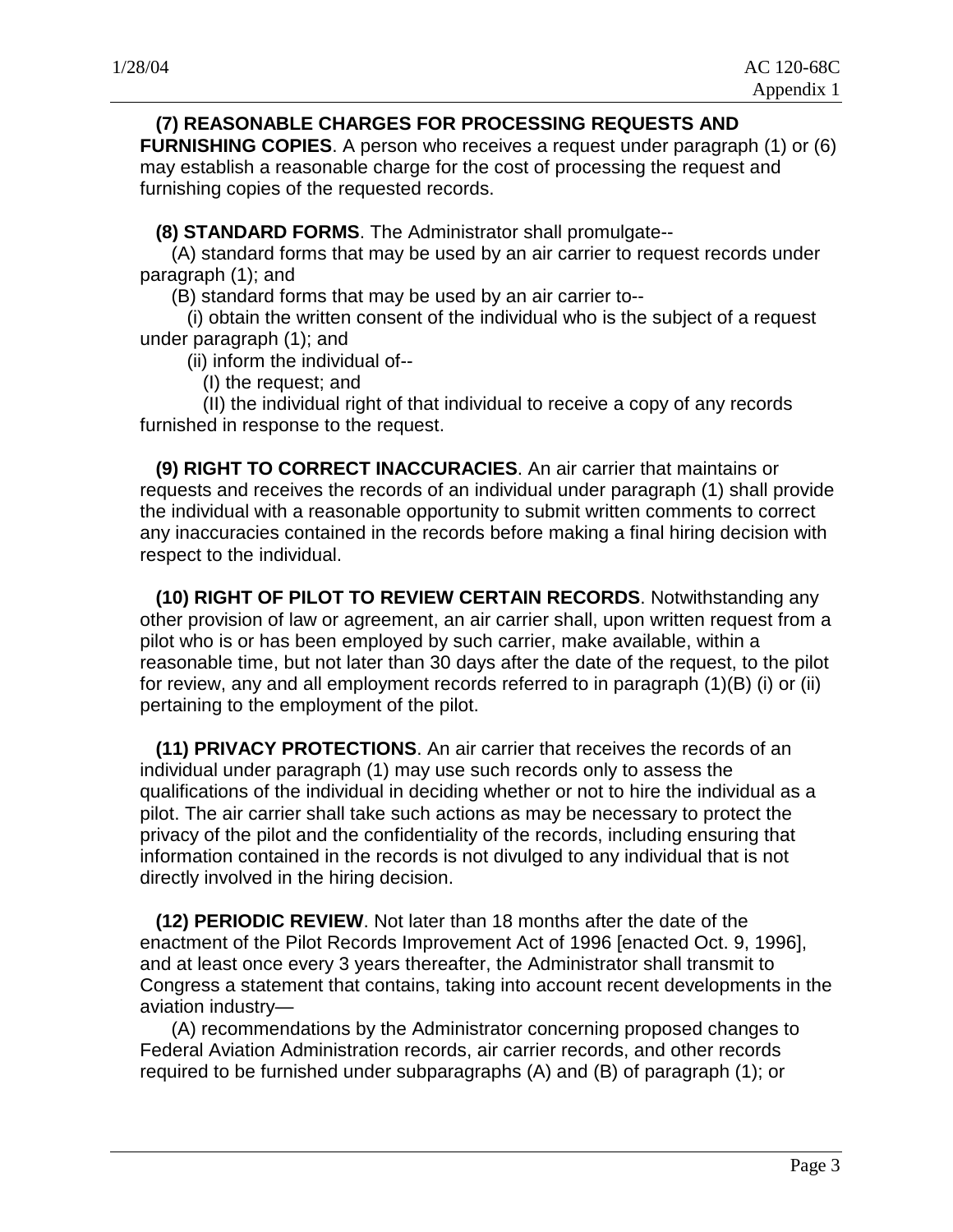(B) reasons why the Administrator does not recommend any proposed changes to the records referred to in subparagraph (A).

 **(13) REGULATIONS**. The Administrator shall prescribe such regulations as may be necessary--

(A) to protect--

 (i) the personal privacy of any individual whose records are requested under paragraph (1) and disseminated under paragraph (15); and

(ii) the confidentiality of those records;

 (B) to preclude the further dissemination of records received under paragraph (1) by the person who requested those records; and

(C) to ensure prompt compliance with any request made under paragraph (1).

# **(14) SPECIAL RULES WITH RESPECT TO CERTAIN PILOTS.**

 (A) PILOTS OF CERTAIN SMALL AIRCRAFT. Notwithstanding paragraph (1), an air carrier, before receiving information requested about an individual under paragraph (1), may allow the individual to begin service for a period not to exceed 90 days as a pilot of an aircraft with a maximum payload capacity (as defined in section 119.3 of title 14, Code of Federal Regulations) of 7,500 pounds or less, or a helicopter, on a flight that is not a scheduled operation (as defined in such section). Before the end of the 90-day period, the air carrier shall obtain and evaluate such information. The contract between the carrier and the individual shall contain a term that provides that the continuation of the individual's employment, after the last day of the 90-day period, depends on a satisfactory evaluation.

 (B) GOOD FAITH EXCEPTION. Notwithstanding paragraph (1), an air carrier, without obtaining information about an individual under paragraph (1)(B) from an air carrier or other person that no longer exists or from a foreign government or entity that employed the individual, may allow the individual to begin service as a pilot if the air carrier required to request the information has made a documented good faith attempt to obtain such information.

 **(15) ELECTRONIC ACCESS TO FAA RECORDS.** For the purpose of increasing timely and efficient access to Federal Aviation Administration records described in paragraph (1), the Administrator may allow, under terms established by the Administrator, an individual designated by the air carrier to have electronic access to a specified database containing information about such records. The terms shall limit such access to instances in which information in the database is required by the designated individual in making a hiring decision concerning a pilot applicant and shall require that the designated individual provide assurances satisfactory to the Administrator that information obtained using such access will not be used for any purpose other than making the hiring decision.

# **(i) LIMITATION ON LIABILITY; PREEMPTION OF STATE LAW**.

 **(1) LIMITATION ON LIABILITY**. No action or proceeding may be brought by or on behalf of an individual who has applied for or is seeking a position with an air carrier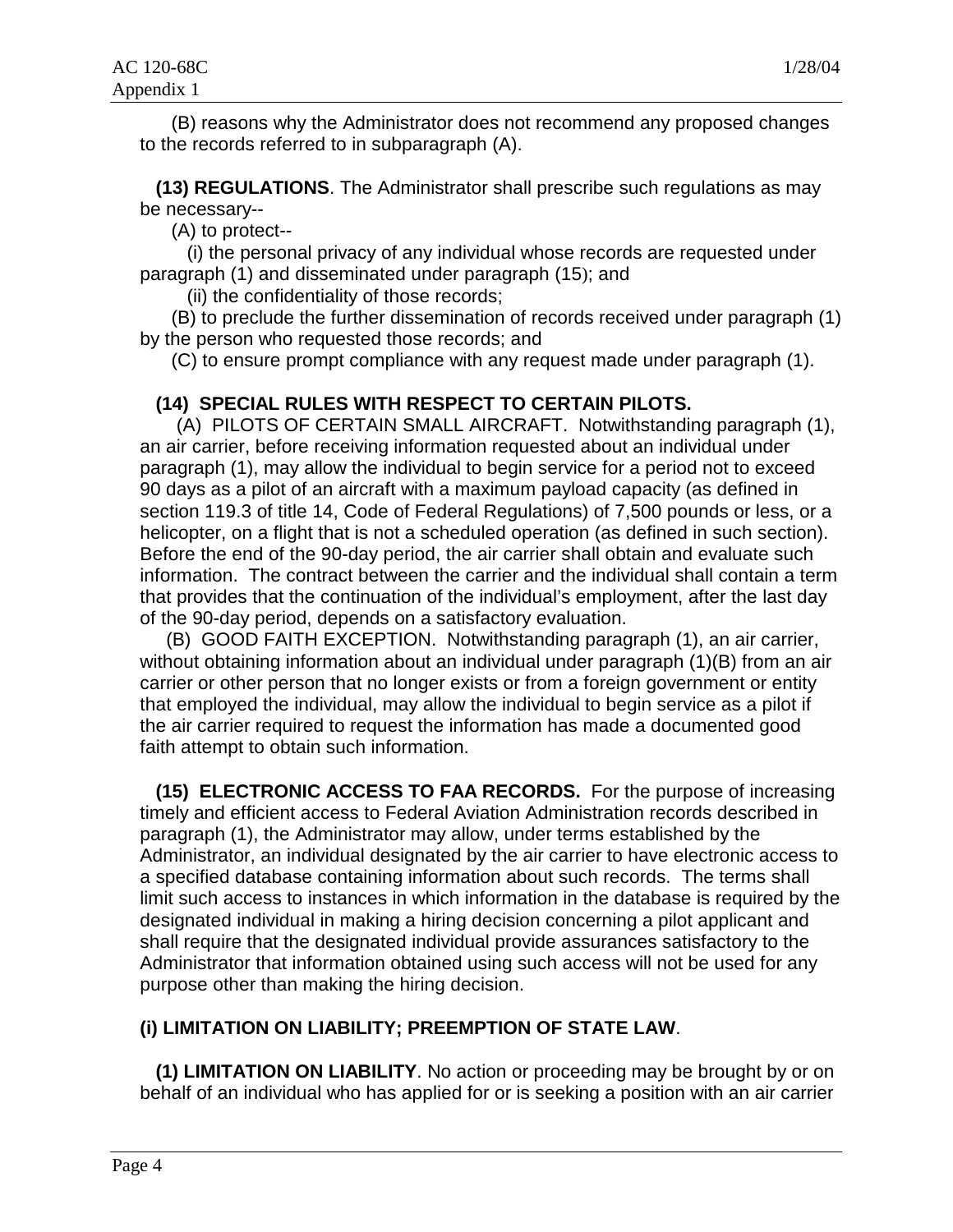as a pilot and who has signed a release from liability, as provided for under paragraph (2), against—

 (A) the air carrier requesting the records of that individual under subsection  $(h)(1)$ ;

(B) a person who has complied with such request;

 (C) a person who has entered information contained in the individual's records; or

 (D) an agent or employee of a person described in subparagraph (A) or (B); in the nature of an action for defamation, invasion of privacy, negligence, interference with contract, or otherwise, or under any Federal or State law with respect to the furnishing or use of such records in accordance with subsection (h).

 **(2) PREEMPTION**. No State or political subdivision thereof may enact, prescribe, issue, continue in effect, or enforce any law (including any regulation, standard, or other provision having the force and effect of law) that prohibits, penalizes, or imposes liability for furnishing or using records in accordance with subsection (h).

 **(3) PROVISION OF KNOWINGLY FALSE INFORMATION**. Paragraphs (1) and (2) shall not apply with respect to a person who furnishes information in response to a request made under subsection (h)(1), that--

- (A) the person knows is false; and
- (B) was maintained in violation of a criminal statute of the United States.

**(j) LIMITATION ON STATUTORY CONSTRUCTION**. Nothing in subsection (h) shall be construed as precluding the availability of the records of a pilot in an investigation or other proceeding concerning an accident or incident conducted by the Administrator, the National Transportation Safety Board, or a court.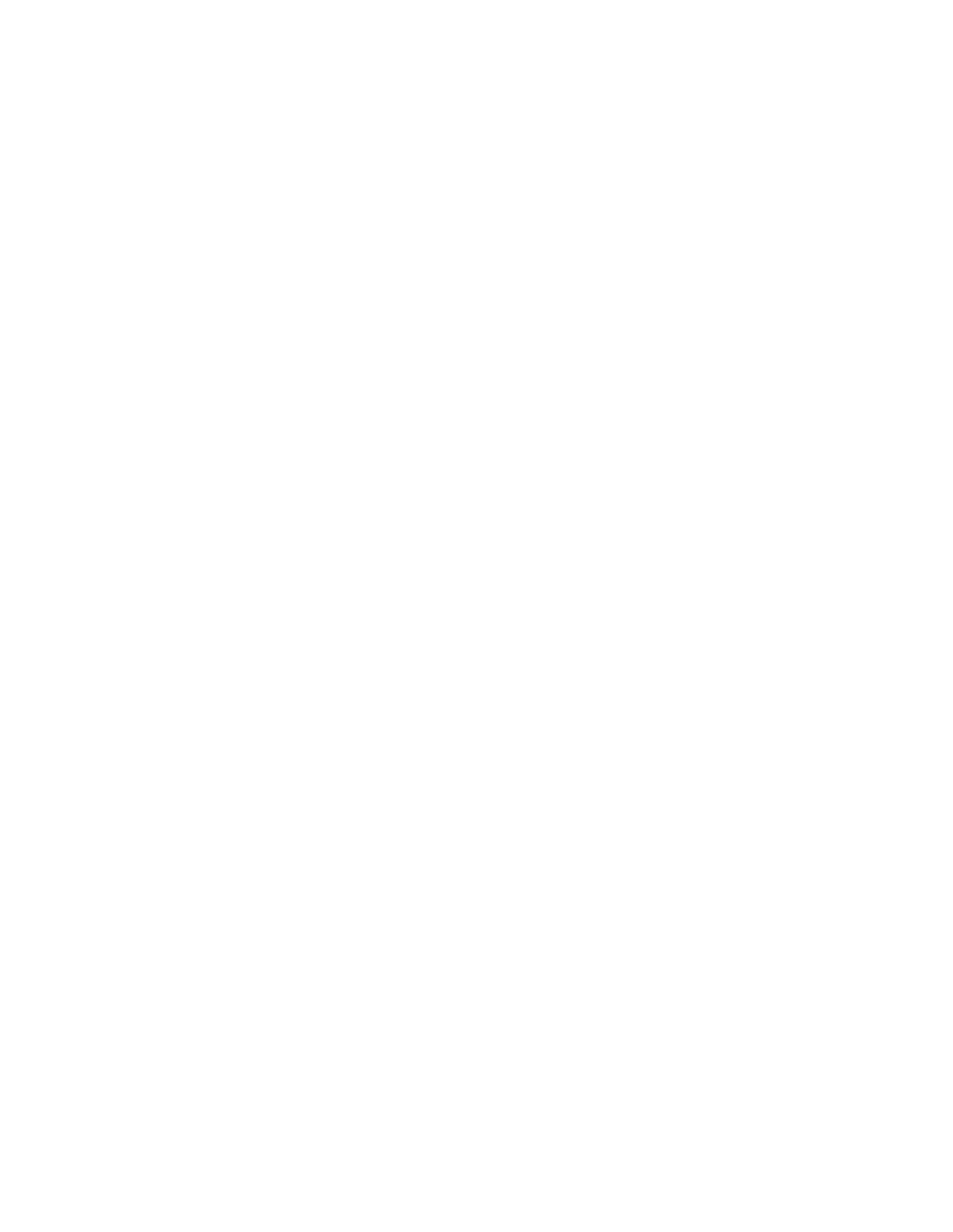#### **APPENDIX 2. OVERVIEW OF FAA FORM 8060-10, FAA RECORDS REQUEST (PRIA)**

# **NOTICE: Request will not be deemed received or valid unless Parts I and II are completed as specified in the instructions for the form.**

1. **Part I – Records Request (PRIA)**. Part I is used by the air carrier to request certain pilot records maintained by the Federal Aviation Administration (FAA). The FAA will provide records reflecting current airman medical certificate and current airman certificates and associated type ratings, including any limitations to those certificates and ratings. The FAA will also conduct a search of the Enforcement Information System and provide a summary of legal enforcement actions resulting in a finding by the Administrator of a violation of Title 49 U.S.C. or a regulation prescribed or order issued under this Title that has not been subsequently overturned (as provided in 49 U.S.C. § 44703(h)(1)(A)(ii)).

2. **Part II – Airman Consent to Release of Records**. Part II is used by the requesting air carrier to obtain written consent for the release of the records from the individual who is the subject of the records requested.

3. **Furnishing Records.** A person who receives a request for records under 49 U.S.C. § 44703(h) shall furnish a copy of all such requested records maintained by the person not later than 30 days after receiving the request.

4. **Reasonable Charges.** 49 U.S.C. § 44703(h)(7) allows for reasonable charges for processing requests and furnishing copies of requested records (see paragraph 8g above for further clarification).

5. **Mailing Address.** Requests for FAA records should be addressed as follows:

a. Regular mail through the United States Postal Service (USPS). b. Expedited mail service through the USPS or private carrier.

Federal Aviation Administration Attn.: Aviation Data Systems Branch, AFS-620 (PRIA) PO Box 25082 Oklahoma City, OK 73125-0082 (405) 954-0990 FAX (405) 954-4655

Federal Aviation Administration Attn.: Aviation Data Systems Branch, AFS-620 (PRIA) 6500 S. MacArthur Blvd., ARB Room 313 Oklahoma City, OK 73169 (405) 954-0990 FAX (405) 954-4655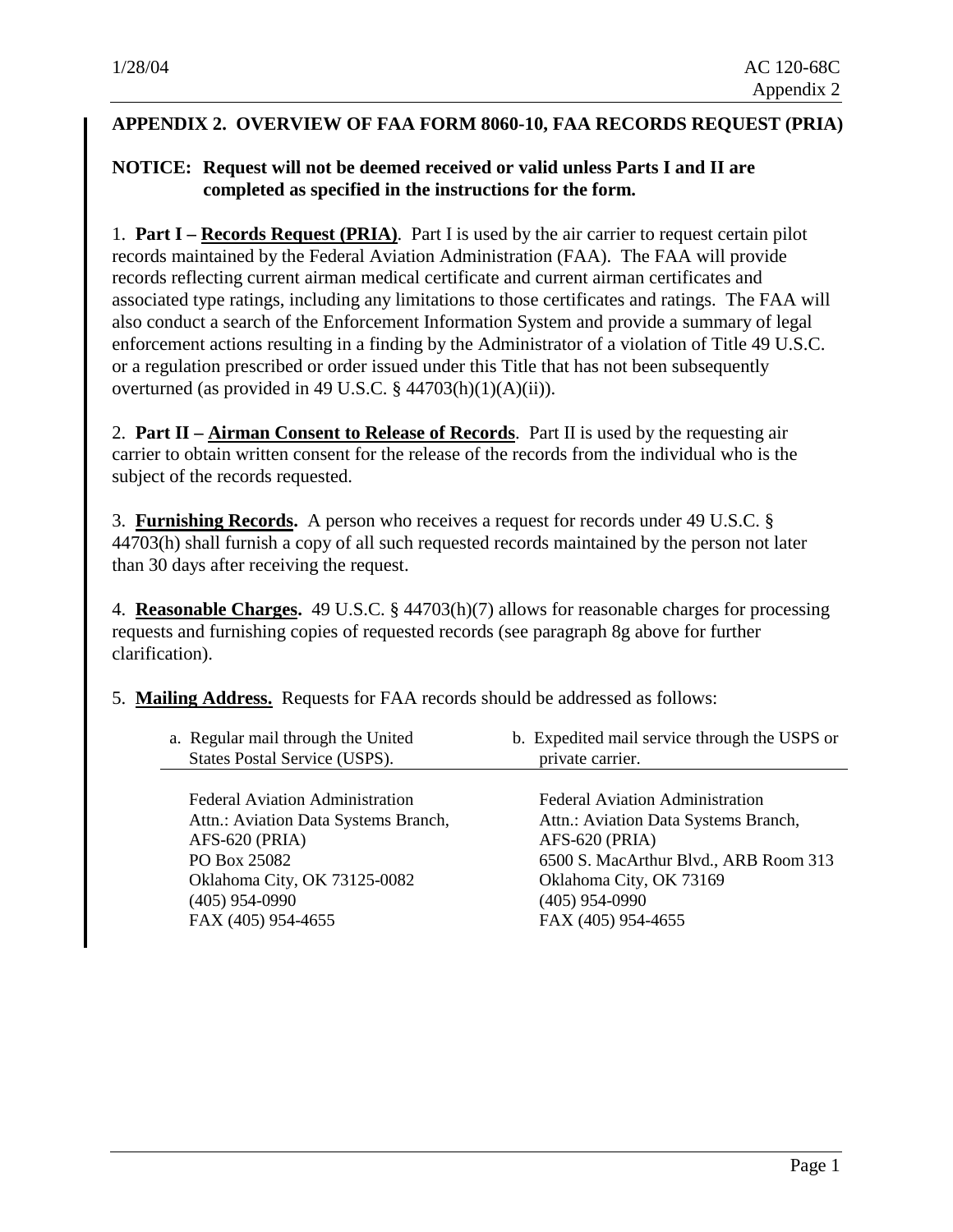|                                                                                                | FIGURE 1. FAA FORM 8060-10, FAA RECORDS REQUEST (PRIA) (FRONT)                                                                                                                                                                                    |  |  |
|------------------------------------------------------------------------------------------------|---------------------------------------------------------------------------------------------------------------------------------------------------------------------------------------------------------------------------------------------------|--|--|
|                                                                                                | <b>FAA RECORDS REQUEST (PRIA)</b>                                                                                                                                                                                                                 |  |  |
| U.S. Department<br>of Transportation                                                           | Pilot Records Improvement Act Of 1996                                                                                                                                                                                                             |  |  |
| <b>Federal Aviation</b><br>Administration                                                      | Title 49 U.S.C. § 44703(h), Records of Employment of Pilot Applicants, As Amended                                                                                                                                                                 |  |  |
|                                                                                                |                                                                                                                                                                                                                                                   |  |  |
|                                                                                                | Requests for FAA records should be addressed as follows:                                                                                                                                                                                          |  |  |
| Regular mail through the United States Postal Service (USPS).                                  | Expedited mail service through the USPS or private carrier.                                                                                                                                                                                       |  |  |
| <b>Federal Aviation Administration</b>                                                         | Federal Aviation Administration                                                                                                                                                                                                                   |  |  |
| Attn.: Aviation Data Systems Branch, AFS-620 (PRIA)                                            | Attn.: Aviation Data Systems Branch, AFS-620 (PRIA)                                                                                                                                                                                               |  |  |
| PO Box 25082                                                                                   | 6500 S. MacArthur Blvd., ARB Room 313                                                                                                                                                                                                             |  |  |
| Oklahoma City, OK 73125-0082                                                                   | Oklahoma City, OK 73169                                                                                                                                                                                                                           |  |  |
|                                                                                                | <b>NOTICE</b>                                                                                                                                                                                                                                     |  |  |
|                                                                                                | Request will not be deemed received or valid unless Parts I and II are completed as specified in the instructions.                                                                                                                                |  |  |
|                                                                                                |                                                                                                                                                                                                                                                   |  |  |
|                                                                                                | Pursuant to 49 U.S.C. § 44703(h)(5), a person who receives a request for records under 49 U.S.C. § 44703(h)(1) shall<br>furnish a copy of all such requested records maintained by the person not later than 30 days after receiving the request. |  |  |
|                                                                                                |                                                                                                                                                                                                                                                   |  |  |
| PART I: RECORDS REQUEST (PRIA)                                                                 |                                                                                                                                                                                                                                                   |  |  |
|                                                                                                | hereby requests records                                                                                                                                                                                                                           |  |  |
| (Air Carrier Name)                                                                             | (Air Carrier Certificate #)                                                                                                                                                                                                                       |  |  |
|                                                                                                | pertaining to the airman consenting in Part II below concerning: (i) current airman medical certificate, current airman                                                                                                                           |  |  |
|                                                                                                | certificates and associated type ratings, including any limitations to those certificates and ratings, and (ii) summaries                                                                                                                         |  |  |
|                                                                                                | of legal enforcement actions resulting in a finding by the Administrator of a violation of Title 49 U.S.C. or a                                                                                                                                   |  |  |
|                                                                                                | regulation prescribed or order issued under this Title that was not subsequently overturned (as provided by 49 U.S.C.                                                                                                                             |  |  |
| § $44703(h)(1)(A)$ ).                                                                          |                                                                                                                                                                                                                                                   |  |  |
|                                                                                                |                                                                                                                                                                                                                                                   |  |  |
| Name:                                                                                          | Title:                                                                                                                                                                                                                                            |  |  |
| (Print - Air Carrier Representative)                                                           | (Print-Title of Air Carrier Representative)                                                                                                                                                                                                       |  |  |
| Signature:                                                                                     | Date:                                                                                                                                                                                                                                             |  |  |
| (Air Carrier Representative)                                                                   |                                                                                                                                                                                                                                                   |  |  |
| <b>Mailing Address:</b>                                                                        |                                                                                                                                                                                                                                                   |  |  |
|                                                                                                |                                                                                                                                                                                                                                                   |  |  |
|                                                                                                |                                                                                                                                                                                                                                                   |  |  |
| Telephone                                                                                      | FAX                                                                                                                                                                                                                                               |  |  |
|                                                                                                |                                                                                                                                                                                                                                                   |  |  |
| PART II: AIRMAN CONSENT TO RELEASE OF RECORDS                                                  |                                                                                                                                                                                                                                                   |  |  |
| I,                                                                                             | consent to and authorize the Federal Aviation Administration                                                                                                                                                                                      |  |  |
| (Print - Airman's First, Middle, and Last Name)                                                |                                                                                                                                                                                                                                                   |  |  |
|                                                                                                | to release records concerning: (i) my current airman medical certificate, current airman certificates and associated type ratings,                                                                                                                |  |  |
|                                                                                                | including any limitations to those certificates and ratings, and (ii) summaries of legal enforcement actions resulting in a finding by                                                                                                            |  |  |
|                                                                                                | the Administrator of a violation by me of Title 49 U.S.C. or a regulation prescribed or order issued under this Title that was not                                                                                                                |  |  |
| subsequently overturned, to the air carrier named in Part I above.                             |                                                                                                                                                                                                                                                   |  |  |
| Airman Certificate Number(s):                                                                  |                                                                                                                                                                                                                                                   |  |  |
| Signature:<br>(Not valid unless signed and dated)                                              | Date:                                                                                                                                                                                                                                             |  |  |
| *Mailing Address:                                                                              |                                                                                                                                                                                                                                                   |  |  |
| *Denotes required information –                                                                |                                                                                                                                                                                                                                                   |  |  |
| see instructions #4                                                                            |                                                                                                                                                                                                                                                   |  |  |
|                                                                                                |                                                                                                                                                                                                                                                   |  |  |
|                                                                                                |                                                                                                                                                                                                                                                   |  |  |
| Telephone:                                                                                     |                                                                                                                                                                                                                                                   |  |  |
| FAA Form 8060-10, FAA Records Request (PRIA), Revised 04/2003 – Previous editions are obsolete |                                                                                                                                                                                                                                                   |  |  |
|                                                                                                | OMB No. 2120-0607                                                                                                                                                                                                                                 |  |  |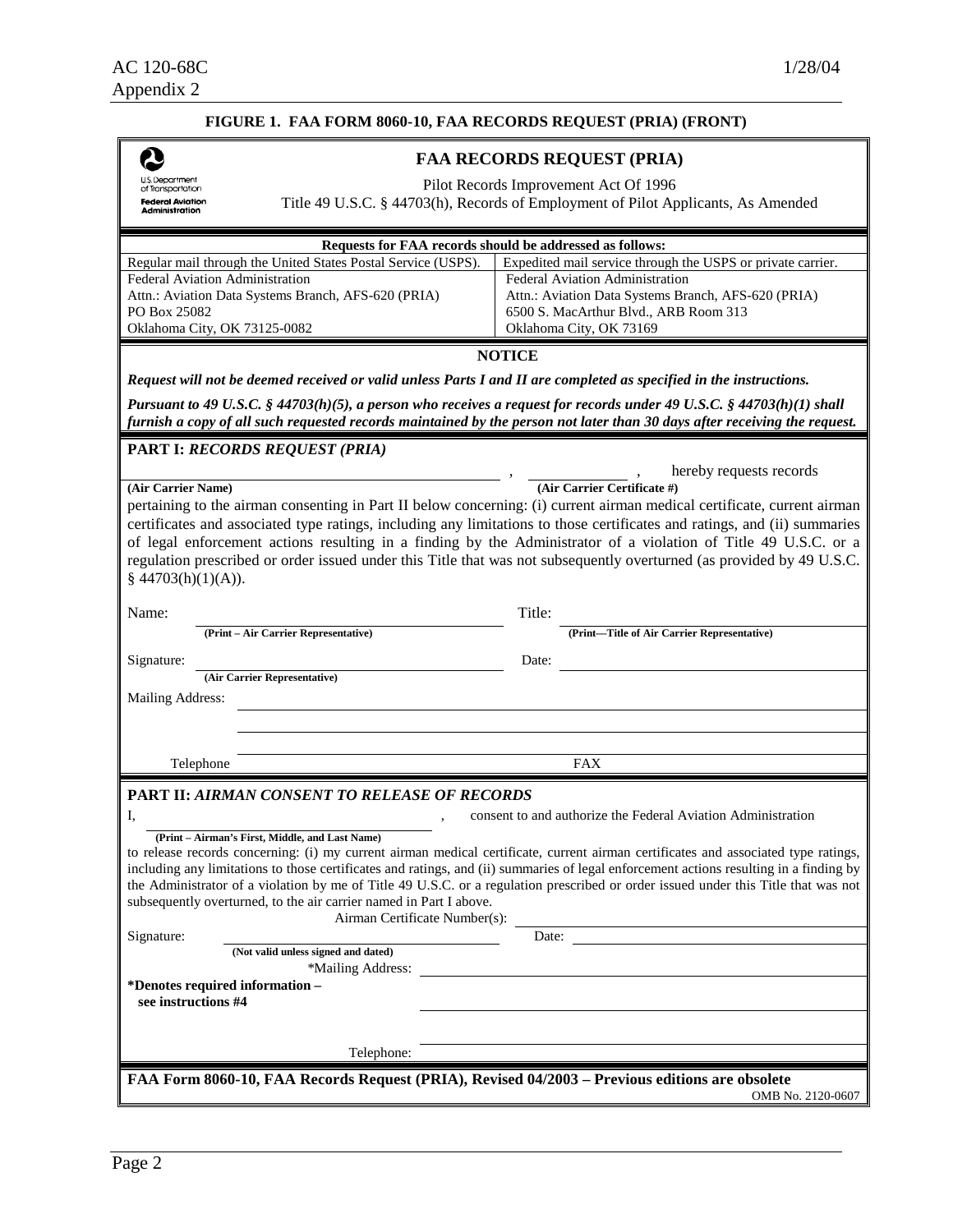U.S. Department<br>of Transportation **Federal Aviation** Administration

#### **FIGURE 1 (CONTINUED). FAA FORM 8060-10, FAA RECORDS REQUEST (PRIA) (BACK)**

#### **INSTRUCTIONS**

#### **FAA FORM 8060-10, FAA RECORDS REQUEST (PRIA)**

Pilot Records Improvement Act Of 1996,

Title 49 U.S.C § 44703(h), Records of Employment of Pilot Applicants, As Amended

Air carriers **should** use this form to request FAA Records from the Federal Aviation Administration.

**NOTICE** 

**Request will not be deemed received or valid unless Parts I and II are completed as specified below.** 

This form may be photocopied for use.

This form is available on the Internet at **http://www.faa.gov/avr/afs/pria/**.

A separate form must be used for each airman whose records are requested.

**DO NOT enter information on this form such as date of birth, social security number, home address\*, or other information in which the airman may have a reasonable expectation of privacy.**

**Part I – FAA Records Request (PRIA): To be completed by the Air Carrier.** 

**NOTE: All entries, except for signature, must be either type written or printed legibly with black or dark blue ink.** 

1. Name, title, and signature – enter the name, title, and signature of the person making the request on behalf of the air carrier.

2. Date – enter the date of the request.

3. Mailing address – provide a complete company mailing address to which FAA will mail the requested records.

#### Part II -- Airman Consent: To be completed by the Airman Applicant.

**NOTE: All entries, except for signature, must be either type written or printed legibly with black or dark blue ink.** 

1. Name -- enter your name as it is shown on your airman certificate(s).

- 2. Airman Certificate Number -- enter your airman certificate number(s). In parenthesis after the certificate number, indicate the type of certificate by using S (Student), P (Private), C (Commercial), F (Flight Instructor), G (Ground Instructor), or A (Airline Transport Pilot). If you have multiple certificates with the same certificate number, list the certificate number once and indicate the types of certificates in parenthesis. For example, if you hold an Airline Transport Pilot Certificate as well as Flight Instructor and Ground Instructor Certificates using the same number, you should indicate as follows: Certificate No. 456231234 (A, F, G).
- 3. Signature and Date Sign in ink using your legal signature and enter the date.
- 4. **\*Mailing Address -- This information is required for the FAA to provide notice to the airman that a request for records has been received and of the airman's right to receive a copy of the records provided to the carrier.**

#### *PAPERWORK REDUCTION ACT STATEMENT*

Title 49 United States Code (49 U.S.C.) § 44703(h), Records of Employment of Pilot Applicants, as amended, requires all air carriers to request FAA records and Air Carrier and Other Records concerning an individual before allowing that individual to begin service as a pilot. 49 U.S.C. § 44703(h)(8) requires the FAA Administrator to promulgate standard forms to request records. The information entered on the standard forms will be used to facilitate search and retrieval of the required records. It is estimated that the average burden per respondent associated with the collection of FAA Records [this collection] is 10 minutes. If you wish to comment on the accuracy of this estimate or submit suggestions for reducing the burden, you may write to: Federal Aviation Administration, Air Transportation Division, AFS-200, 800 Independence Avenue, SW, Washington, DC 20591. The requirement to collect background information on the pilots before allowing the pilot to begin service is mandatory; the use of this form is not. An agency may not conduct or sponsor, and a person is not required to respond to, a collection of information unless it displays a currently valid OMB control number. The control number assigned to this collection is 2120-0607.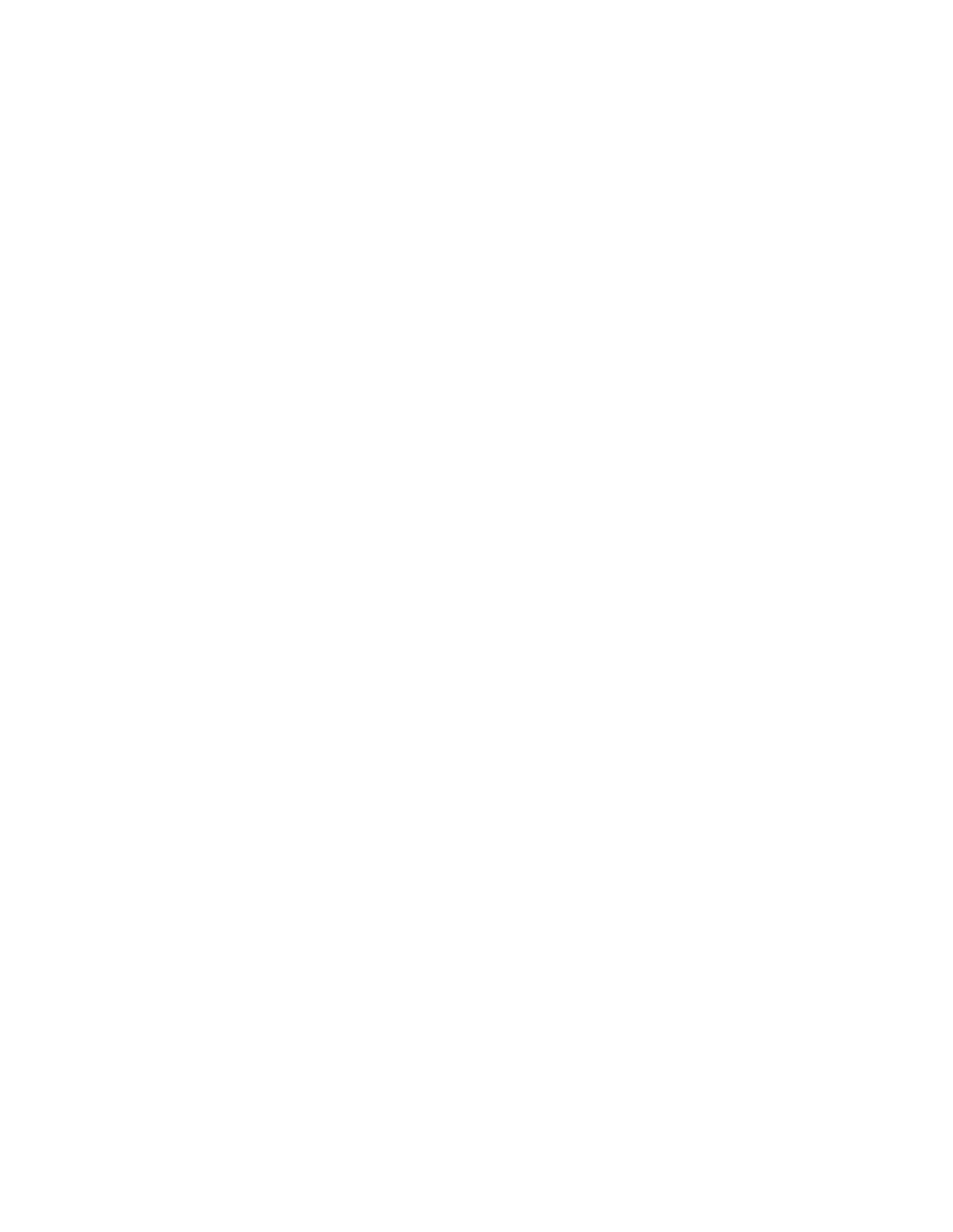# **APPENDIX 3. OVERVIEW OF FAA FORM 8060-10A, AIRMAN NOTICE AND RIGHT TO RECEIVE COPY -- FAA RECORDS (PRIA)**

Pilot Records Improvement Act Of 1996, As Amended

#### **NOTICE: Request will not be deemed received or valid unless Parts I and II are completed as specified in the instructions for the form.**

#### 1. **Part I – Airman Notice And Right To Receive Copy -- FAA Records (PRIA)**.

a. Part I is used by the FAA to notify the pilot of an FAA Records Request (PRIA) and of the pilot's right to receive a copy of the records furnished to the requesting air carrier.

b. The FAA will provide records reflecting current airman medical certificate, current airman certificates and associated type ratings, including any limitations to those certificates and ratings. The FAA will also conduct a search of the Enforcement Information System and provide a summary of legal enforcement actions resulting in a finding by the Administrator of a violation of Title 49 U.S.C. or a regulation prescribed or order issued under this Title that has not been subsequently overturned (as provided in 49 U.S.C. § 44703(h)(1)(A)(ii)).

2. **Part II – Airman Request Or Non-Request For Records**. Part II is used by the pilot to notify the FAA whether or not he/she wants a copy of the records that were furnished to the requesting air carrier.

3. **Furnishing Records.** A person who receives a request for records under 49 U.S.C. § 44703(h) shall provide to the individual who is the subject of the records:

a. On or before the 20th day following the date of receipt of the request, written notice of the request and of the individual's right to receive a copy of such records, and

b. Furnish a copy of all such requested records not later than 30 days after receiving the request.

4. **Reasonable Charges.** 49 U.S.C. § 44703(h)(7) allows for reasonable charges for processing requests and furnishing copies of requested records (see paragraph 8g above for further clarification).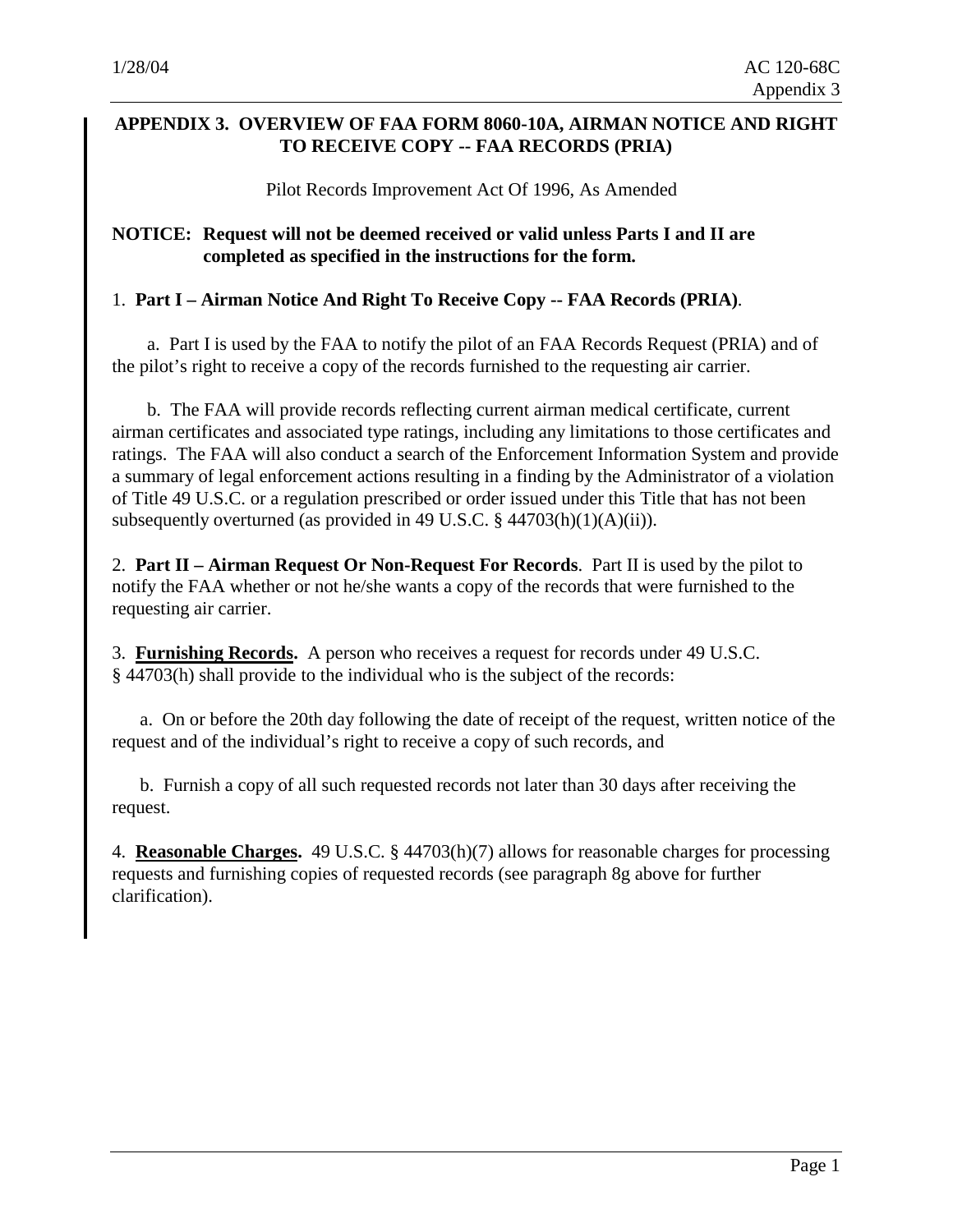#### **FIGURE 1. FAA FORM 8060-10A, AIRMAN NOTICE AND RIGHT TO RECEIVE COPY -- FAA RECORDS (PRIA) (FRONT)**

| U.S. Department |
|-----------------|

#### **AIRMAN NOTICE AND RIGHT TO RECEIVE COPY -- FAA RECORDS (PRIA)**

of Transportation **Federal Aviation Administration** 

Pilot Records Improvement Act Of 1996 Title 49 U.S.C. § 44703(h), Records of Employment of Pilot Applicants, As Amended

#### **NOTICE**

*Title 49 U.S.C. § 44703(h)(6) requires the person receiving a records request to notify the individual who is the subject of the request within 20 days after receiving the request, and further entitles the individual the right to receive a complete copy of all FAA records furnished in response to the request within 30-days after receiving the request.* 

*Title 49 U.S.C. § 44703(h)(7) allows for a reasonable charge for the cost of processing the request and furnishing copies of the requested records.* 

#### *PART I: AIRMAN NOTICE AND RIGHT TO RECEIVE COPY*

**(Airman Name – First, Middle, Last) (Airman Certificate #)** 

Pursuant to 49 U.S.C.  $\S$  44703(h)(6), you are hereby notified that

**(Air Carrier Name)**

<sub>1</sub>, submitted an FAA Records Request (PRIA) dated <br>
<u>(Date of Request)</u>

**(Air Carrier Certificate #)** 

for your records concerning: (i) current airman medical certificate, current airman certificates and associated type ratings, including any limitations to those certificates and ratings, and (ii) summaries of legal enforcement actions resulting in a finding by the Administrator of a violation of Title 49 U.S.C. or a regulation prescribed or order issued under this Title that was not subsequently overturned (as provided by 49 U.S.C. § 44703(h)(1)(A)).

You are hereby notified of your right to receive a copy of any and all records furnished by the Federal Aviation Administration in response to the aforementioned records request, and that you may request a copy of such records by checking yes, signing, and dating in Part II below.

# *PART II: AIRMAN REQUEST OR NON-REQUEST FOR RECORDS*

YES, I want a copy of the furnished records.

| NO, I do not want a copy of the furnished records. |
|----------------------------------------------------|
|----------------------------------------------------|

**Date** 

**Signature:** 

**(Not valid unless signed and dated)**

\*Mailing Address:

**\*Denotes required information – see instructions #3**

Telephone:

**FAA Form 8060-10A, Airman Notice And Right To Receive Copy -- FAA Records Request (PRIA), 04/2003**  OMB No. 2120-0607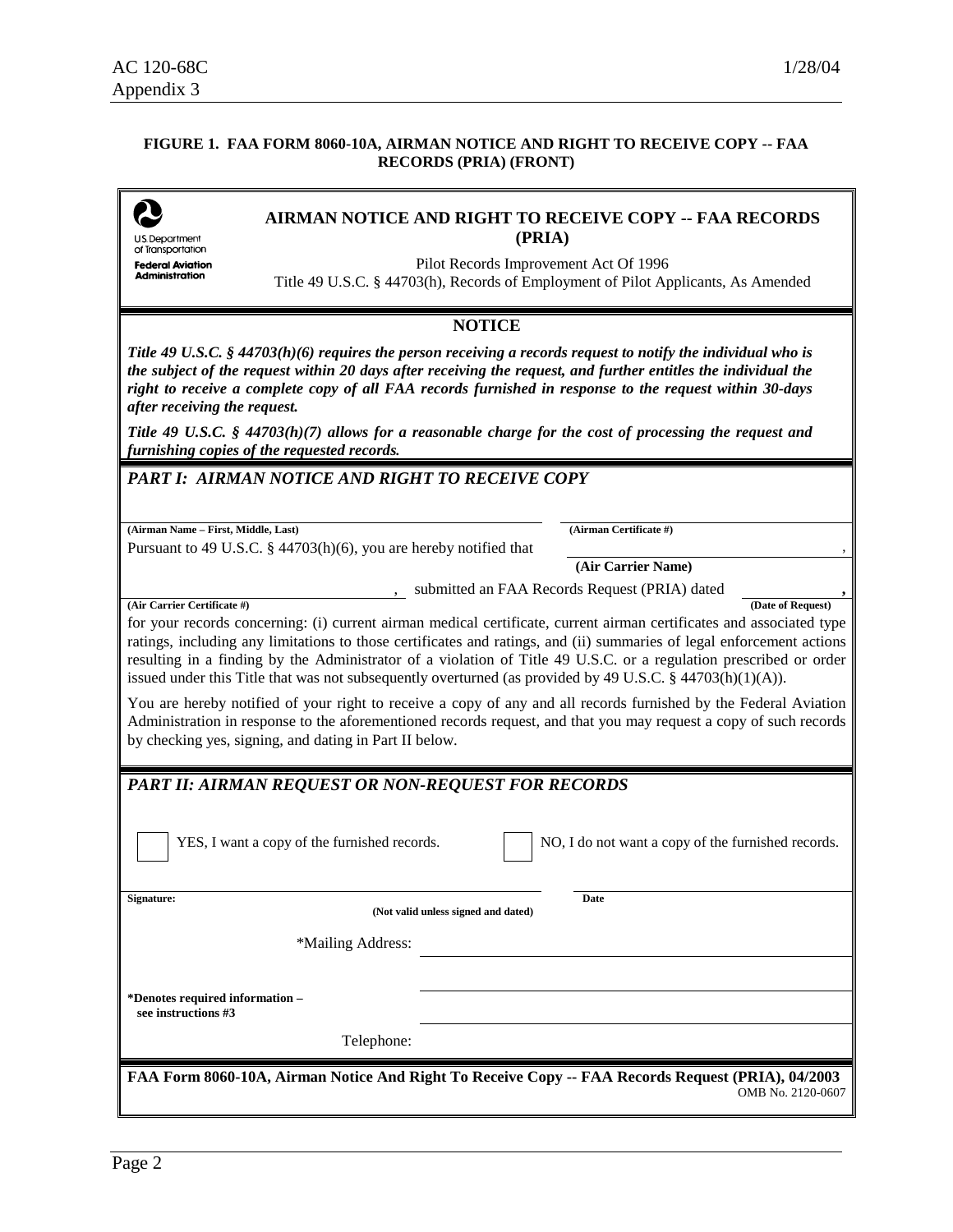#### **FIGURE 1. (CONTINUED) FAA FORM 8060-10A, AIRMAN NOTICE AND RIGHT TO RECEIVE COPY -- FAA RECORDS (PRIA) (BACK)**

# **INSTRUCTIONS FAA FORM 8060-10A, AIRMAN NOTICE AND RIGHT TO RECEIVE COPY -- FAA RECORDS US Department (PRIA)**  of Transportation **Federal Aviation** Pilot Records Improvement Act Of 1996 Administration TITLE 49 U.S.C § 44703(h), Records of Employment of Pilot Applicants, As Amended **NOTICE Request will not be deemed received or valid unless completed as specified below.**  This form may be photocopied for use. This form is available on the Internet at http://www.faa.gov/avr/afs/pria/ A separate form must be used for each airman whose records have been requested. **DO NOT enter information on this form such as date of birth, social security number, \*home address, or other information in which the airman may have a reasonable expectation of privacy. Part I: To be completed by the FAA Office receiving a FAA Records Request (PRIA). NOTE: All entries must be either type written or printed legibly with black or dark blue ink.**  1. Airman's name and certificate number – enter the name and certificate number of the individual who is the subject of the request on FAA Form 8060-10, FAA Records Request (PRIA). 2. Air carrier name and certificate number -- enter the name and certificate number of the air carrier making the request on FAA Form 8060-10, FAA Records Request (PRIA). 3. Date -- enter the date of the request listed on FAA Form 8060-10, FAA Records Request (PRIA). **Part II: To be completed by Airman/Applicant. NOTE: All entries must be either type written or printed legibly with black or dark blue ink.**  1. YES or NO -- check the appropriate box to indicate whether you DO or DO NOT want a copy of the records furnished. If requested, copies will be mailed to the mailing address provided. 2. Signature and date -- sign in ink using your legal signature and enter the date. 3. **\*Mailing address -- this information is required – provide a complete mailing address to which the FAA will mail a copy of the requested records.** 4. Return completed copy to FAA. *PAPERWORK REDUCTION ACT STATEMENT*

Title 49 United States Code (49 U.S.C.) § 44703(h), Records of Employment of Pilot Applicants, as amended, requires all air carriers to request FAA records and Air Carrier and Other Records concerning an individual before allowing that individual to begin service as a pilot. 49 U.S.C. § 44703(h)(8) requires the FAA Administrator to promulgate standard forms to request records. The information entered on the standard forms will be used to facilitate search and retrieval of the required records. It is estimated that the average burden per respondent associated with the collection of FAA Records (this collection) is 10 minutes. If you wish to comment on the accuracy of this estimate or submit suggestions for reducing the burden, you may write to: Federal Aviation Administration, Air Transportation Division, AFS-200, 800 Independence Avenue, SW, Washington, DC 20591. The requirement to collect background information on the pilots before allowing the pilot to begin service is mandatory; the use of this form is not. An agency may not conduct or sponsor, and a person is not required to respond to, a collection of information unless it displays a currently valid OMB control number. The control number assigned to this collection is 2120-0607.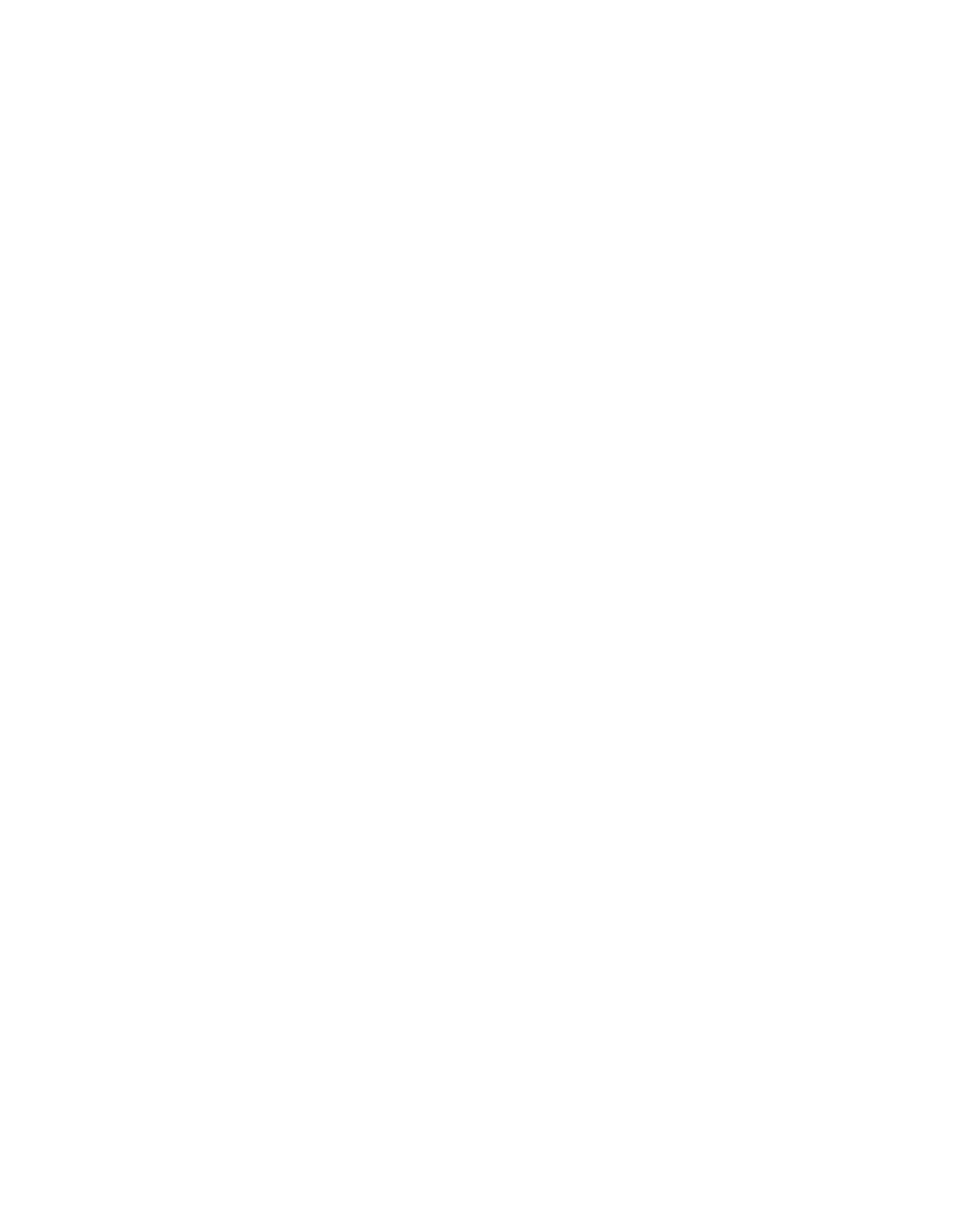# **APPENDIX 4. OVERVIEW OF FAA FORM 8060-11, AIR CARRIER AND OTHER RECORDS REQUEST (PRIA)**

Pilot Records Improvement Act Of 1996, As Amended

# **NOTICE: Request will not be deemed received or valid unless Parts I and II are completed as specified in the instructions for the form.**

1. **Part I – Records Request (PRIA).** Part I is used by the air carrier to request certain records of the pilot from any air carrier or other person that has employed the individual at any time during the 5-year period preceding the date of the employment application of the individual, or from the trustee in bankruptcy for such air carrier or other person. The records that must be provided are identified in 49 U.S.C. § 44703(h)(1)(B) and paragraph 8a of this AC.

2. **Part II – Airman Consent to Release of Records.** Part II is used by the air carrier to obtain written consent to the release of the records from the airman who is the subject of the records requested.

3. **Furnishing Records.** A person who receives a request for records under 49 U.S.C. § 44703(h) shall furnish a copy of all such requested records maintained by the person not later than 30 days after receiving the request.

4. **Reasonable Charges.** 49 U.S.C. § 44703(h)(7) allows for reasonable charges for processing requests and furnishing copies of requested records (see paragraph 8g above for further clarification).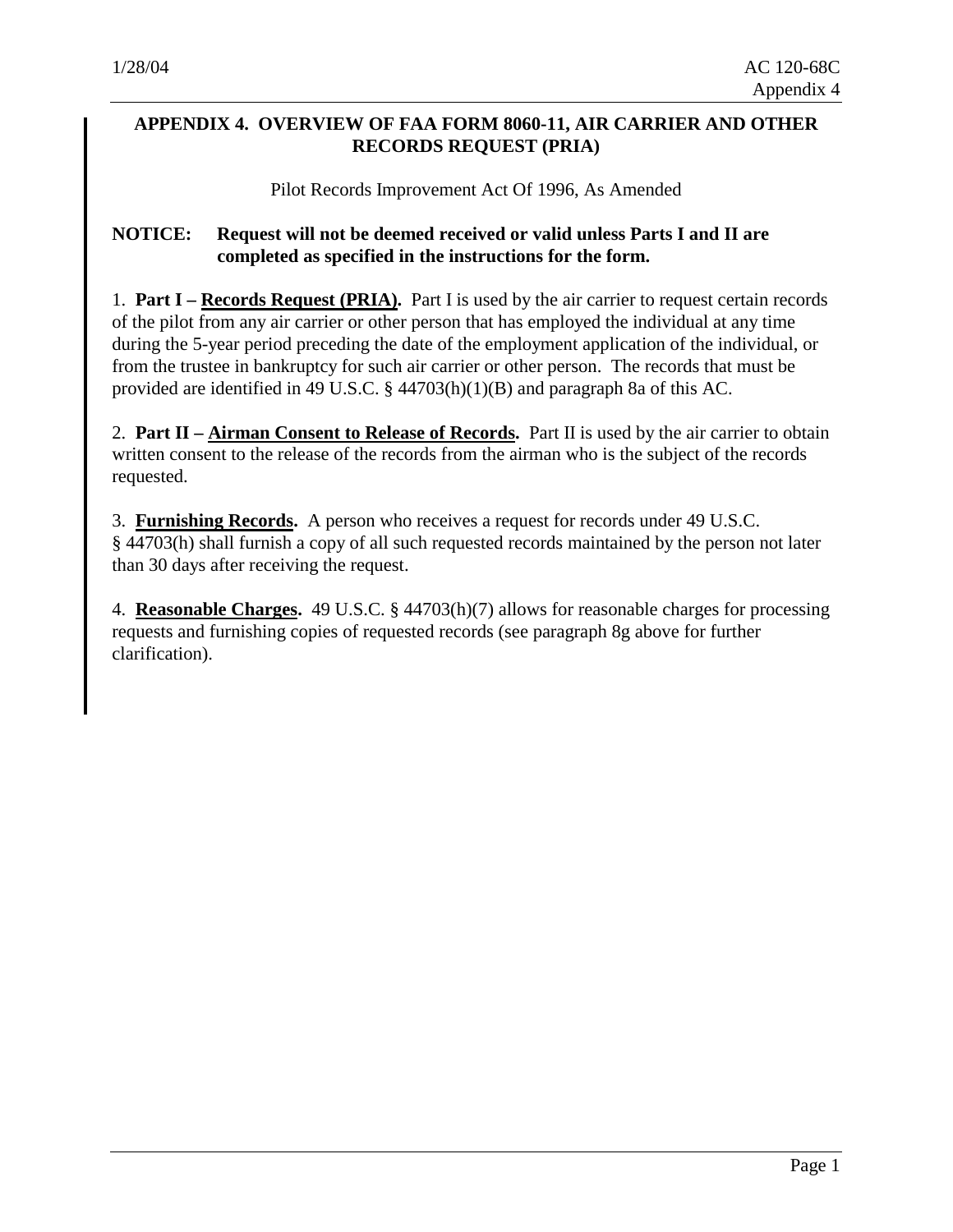# **FIGURE 1. FAA FORM 8060-11, AIR CARRIER AND OTHER RECORDS REQUEST (PRIA) (FRONT)**

|                                               |                                                                                   | AIR CARRIER AND OTHER RECORDS REQUEST (PRIA)                                                                                                                                                                                                      |  |  |
|-----------------------------------------------|-----------------------------------------------------------------------------------|---------------------------------------------------------------------------------------------------------------------------------------------------------------------------------------------------------------------------------------------------|--|--|
| U.S. Department<br>of Transportation          | Pilot Records Improvement Act Of 1996                                             |                                                                                                                                                                                                                                                   |  |  |
| <b>Federal Aviation</b><br>Administration     | Title 49 U.S.C. § 44703(h), Records of Employment of Pilot Applicants, As Amended |                                                                                                                                                                                                                                                   |  |  |
|                                               |                                                                                   | <b>NOTICE</b>                                                                                                                                                                                                                                     |  |  |
|                                               |                                                                                   | Request will not be deemed received or valid unless Parts I and II are completed as specified in the instructions.                                                                                                                                |  |  |
|                                               |                                                                                   | Pursuant to 49 U.S.C. § 44703(h)(5), a person who receives a request for records under 49 U.S.C. § 44703(h)(1) shall<br>furnish a copy of all such requested records maintained by the person not later than 30 days after receiving the request. |  |  |
|                                               | <b>PART I: AIR CARRIER AND OTHER RECORDS REQUEST (PRIA)</b>                       |                                                                                                                                                                                                                                                   |  |  |
| To:                                           |                                                                                   |                                                                                                                                                                                                                                                   |  |  |
|                                               |                                                                                   |                                                                                                                                                                                                                                                   |  |  |
|                                               |                                                                                   |                                                                                                                                                                                                                                                   |  |  |
|                                               |                                                                                   | hereby requests                                                                                                                                                                                                                                   |  |  |
| (Air Carrier Name)                            |                                                                                   | (Air Carrier Certificate #)                                                                                                                                                                                                                       |  |  |
| Part II below.                                |                                                                                   | copies of records as required under 49 U.S.C. $\S$ 44703(h)(1)(B), as amended, pertaining to the airman consenting in                                                                                                                             |  |  |
| Name:                                         |                                                                                   | Title:                                                                                                                                                                                                                                            |  |  |
| Signature:                                    | (Print - Air Carrier Representative)                                              | (Print-Title of Air Carrier Representative)<br>Date:                                                                                                                                                                                              |  |  |
|                                               | (Air Carrier Representative)                                                      |                                                                                                                                                                                                                                                   |  |  |
| Mail Records To:                              |                                                                                   |                                                                                                                                                                                                                                                   |  |  |
|                                               |                                                                                   |                                                                                                                                                                                                                                                   |  |  |
|                                               |                                                                                   |                                                                                                                                                                                                                                                   |  |  |
|                                               |                                                                                   |                                                                                                                                                                                                                                                   |  |  |
|                                               | Telephone:                                                                        | FAX:                                                                                                                                                                                                                                              |  |  |
|                                               | <b>PART II: AIRMAN CONSENT TO RELEASE OF RECORDS</b>                              |                                                                                                                                                                                                                                                   |  |  |
|                                               |                                                                                   |                                                                                                                                                                                                                                                   |  |  |
| employer                                      | (Print - Airman's First, Middle, and Last Name)                                   | consent to and authorize my current or previous<br>to release records                                                                                                                                                                             |  |  |
|                                               | (Print-Employer Name)                                                             |                                                                                                                                                                                                                                                   |  |  |
|                                               |                                                                                   | pertaining to me as required under 49 U.S.C. § 44703(h)(1)(B) to the air carrier named in Part I above.                                                                                                                                           |  |  |
|                                               | Airman Certificate Number(s):                                                     |                                                                                                                                                                                                                                                   |  |  |
|                                               |                                                                                   |                                                                                                                                                                                                                                                   |  |  |
|                                               |                                                                                   | Date:                                                                                                                                                                                                                                             |  |  |
|                                               | *Mailing Address:                                                                 |                                                                                                                                                                                                                                                   |  |  |
| see instructions #4                           |                                                                                   |                                                                                                                                                                                                                                                   |  |  |
| Signature:<br>*Denotes required information - | Telephone:                                                                        |                                                                                                                                                                                                                                                   |  |  |
|                                               |                                                                                   | FAA Form 8060-11, Air Carrier And Other Records Request (PRIA), Revised 04/2003 - Previous editions are obsolete                                                                                                                                  |  |  |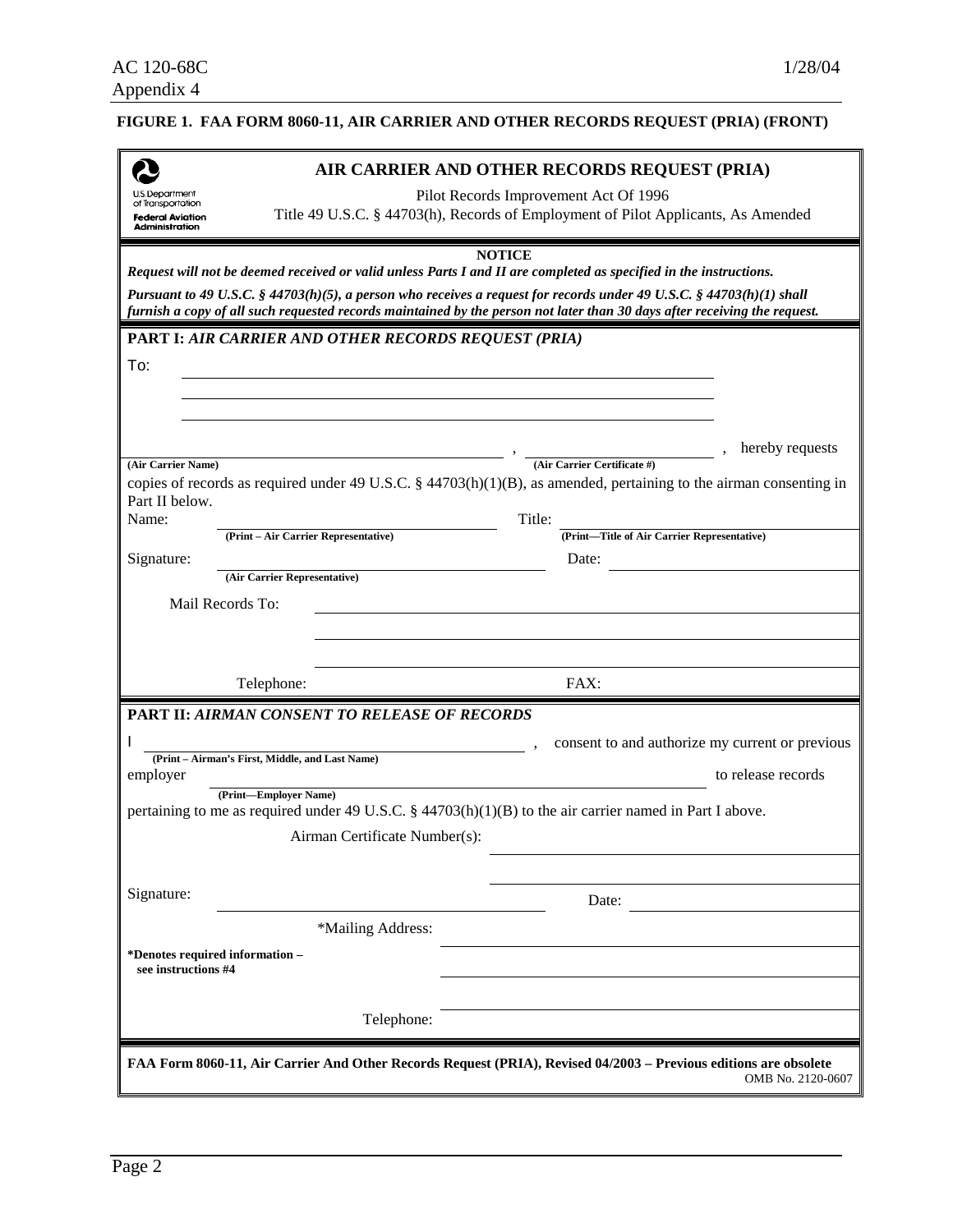#### **FIGURE 1 (CONTINUED). FAA FORM 8060-11, AIR CARRIER AND OTHER RECORDS REQUEST (PRIA) -- PILOT RECORDS IMPROVEMENT ACT OF 1996, AS AMENDED (BACK)**

#### **INSTRUCTIONS**

Q U.S. Department<br>of Transportation **Federal Aviation<br>Administration** 

**FAA FORM 8060-11, AIR CARRIER AND OTHER RECORDS REQUEST (PRIA),** 

Pilot Records Improvement Act Of 1996

Title 49 U.S.C § 44703(h), Records of Employment of Pilot Applicants, As Amended

Air carriers **should** use this form to request records from current and/or past employers as contemplated under 49 U.S.C. § 44703(h).

#### **NOTICE**

**Request will not be deemed received or valid unless Parts I and II are completed as specified below.** 

**Pursuant to 49 U.S.C. § 44703(h)(5), a person who receives a request for records under 49 U.S.C. § 44703(h)(1) shall furnish a copy of all such requested records maintained by the person not later than 30 days after receiving the request.** 

This form may be photocopied for use.

This form is available on the Internet at **http://www.faa.gov/avr/afs/pria/**.

A separate form must be used for each airman whose records are requested.

**DO NOT use this form to request Pilot Records from the Federal Aviation Administration.**

#### **Part I: To be completed by the Air Carrier.**

**NOTE: All entries, except for signature, must be either type written or printed legibly with black or dark blue ink.** 

- 1. To enter the address of the airman's current and/or previous employer.
- 2. Name, title, and signature enter the name, title, and signature of the person making the request on behalf of the air carrier.
- 3. Date enter the date of the request.
- 4. Mailing address provide a complete company mailing address to which the *air carrier* or *person* will mail the requested records.

#### **Part II: To be completed by Airman/Applicant.**

#### **NOTE: All entries, except for signature, must be either type written or printed legibly with black or dark blue ink.**

- 1. Name -- enter your name as it is shown on your airman certificate(s).
- 2. Airman Certificate Number -- enter your airman certificate number(s). In parenthesis after the certificate number, indicate the type of certificate by using S (Student), P (Private), C (Commercial), F (Flight Instructor), G (Ground Instructor), or A (Airline Transport Pilot). If you have multiple certificates with the same certificate number, list the certificate number once and indicate the types of certificates in parenthesis. For example, if you hold an Airline Transport Pilot Certificate as well as Flight Instructor and Ground Instructor Certificates using the same number, you should indicate as follows: Certificate No. 456231234 (A, F, G).
- 3. Signature and Date Sign in ink using your legal signature and enter the date.
- 4. \***Mailing Address -- This information is required to provide notice to the airman that a request for records has been received and of the airman's right to receive a copy of the records provided to the carrier.**

#### *PAPERWORK REDUCTION ACT STATEMENT*

Title 49 United States Code (49 U.S.C.) § 44703(h), Records of Employment of Pilot Applicants, as amended, requires all air carriers to request FAA records and Air Carrier and Other Records concerning an individual before allowing that individual to begin service as a pilot. 49 U.S.C. § 44703(h)(8) requires the FAA Administrator to promulgate standard forms to request records. The information entered on the standard forms will be used to facilitate search and retrieval of the required records. It is estimated that the average burden per respondent associated with the collection of Air Carrier and Other Records (this collection) is 30 minutes. If you wish to comment on the accuracy of that estimate or submit suggestions for reducing the burden, you may write to: Federal Aviation Administration, Air Transportation Division, AFS-200, 800 Independence Avenue, SW, Washington, DC 20591. The requirement to collect background information on the pilots before allowing the pilot to begin service is mandatory; the use of this form is not. An agency may not conduct or sponsor, and a person is not required to respond to, a collection of information unless it displays a currently valid OMB control number. The control number assigned to this collection is 2120-0607.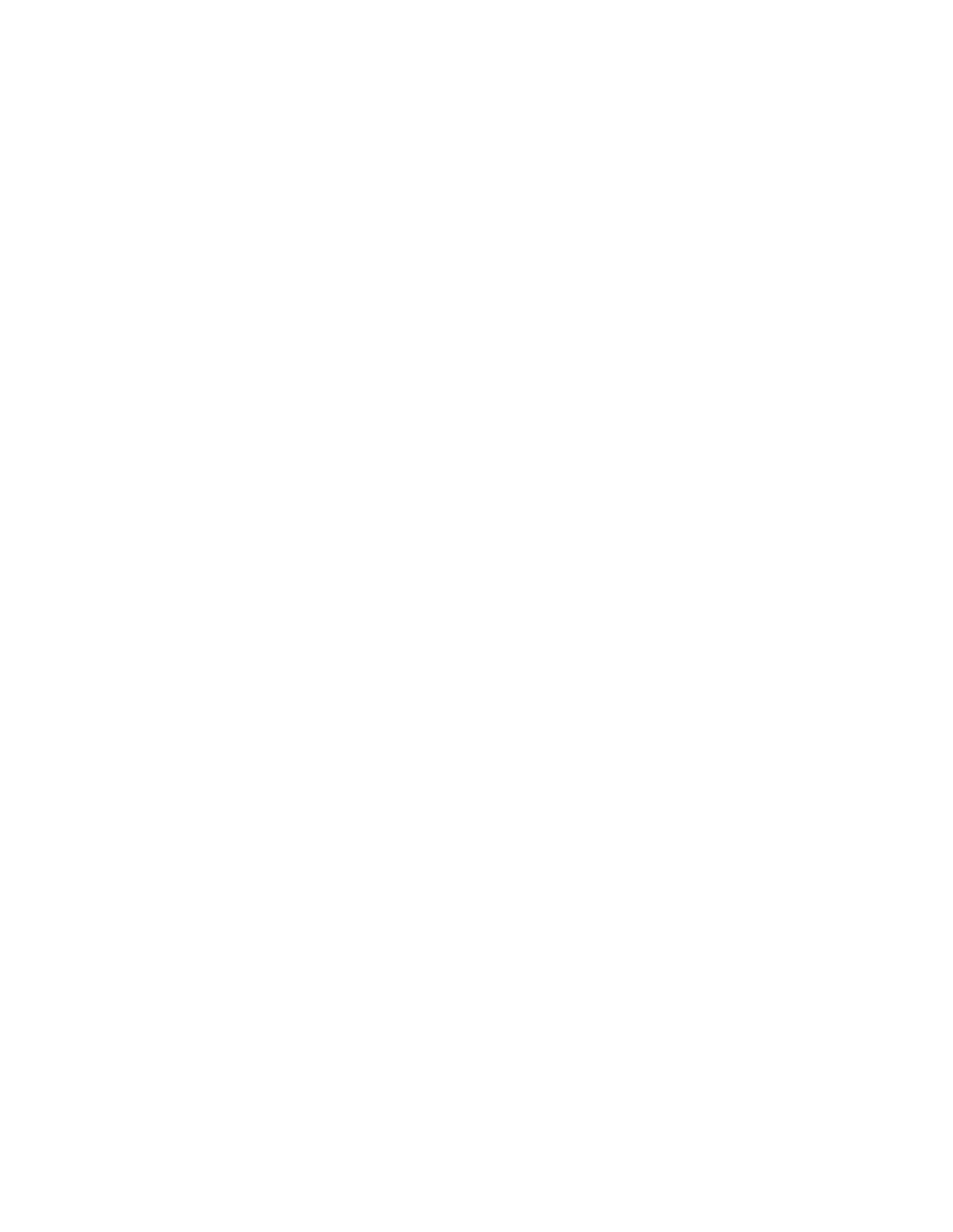# **APPENDIX 5. OVERVIEW OF FAA FORM 8060-11A, AIRMAN NOTICE AND RIGHT TO RECEIVE COPY – AIR CARRIER AND OTHER RECORDS (PRIA)**

Pilot Records Improvement Act Of 1996, As Amended

#### **NOTICE: Request will not be deemed received or valid unless Parts I and II are completed as specified in the instructions for the form.**

1. **Part I – Airman Notice And Right To Receive Copy – Air Carrier And Other Records (PRIA)**. Part I is used by an *air carrier* or *person* that has employed the pilot at any time during the 5-year period preceding the date of the employment application to notify the pilot:

a. That an Air Carrier And Other Records Request (PRIA) has been received, and

b. To notify the pilot of the pilot's right to receive a copy of the records furnished to the requesting air carrier.

2. **Part II – Airman Request Or Non-Request For Records**. Part II is used by the Pilot to notify the *air carrier* or *person* whether or not he/she wants a copy of the records that were furnished to the requesting air carrier.

3. **Furnishing Records.** A person who receives a request for records under 49 U.S.C. § 44703(h) shall provide to the individual who is the subject of the records:

a. On or before the 20th day following the date of receipt of the request, written notice of the request and of the individual's right to receive a copy of such records, and

b. Furnish a copy of all such requested records not later than 30 days after receiving the request.

4. **Reasonable Charges.** 49 U.S.C. § 44703(h)(7) allows for reasonable charges for processing requests and furnishing copies of requested records(see paragraph 8g above for further clarification).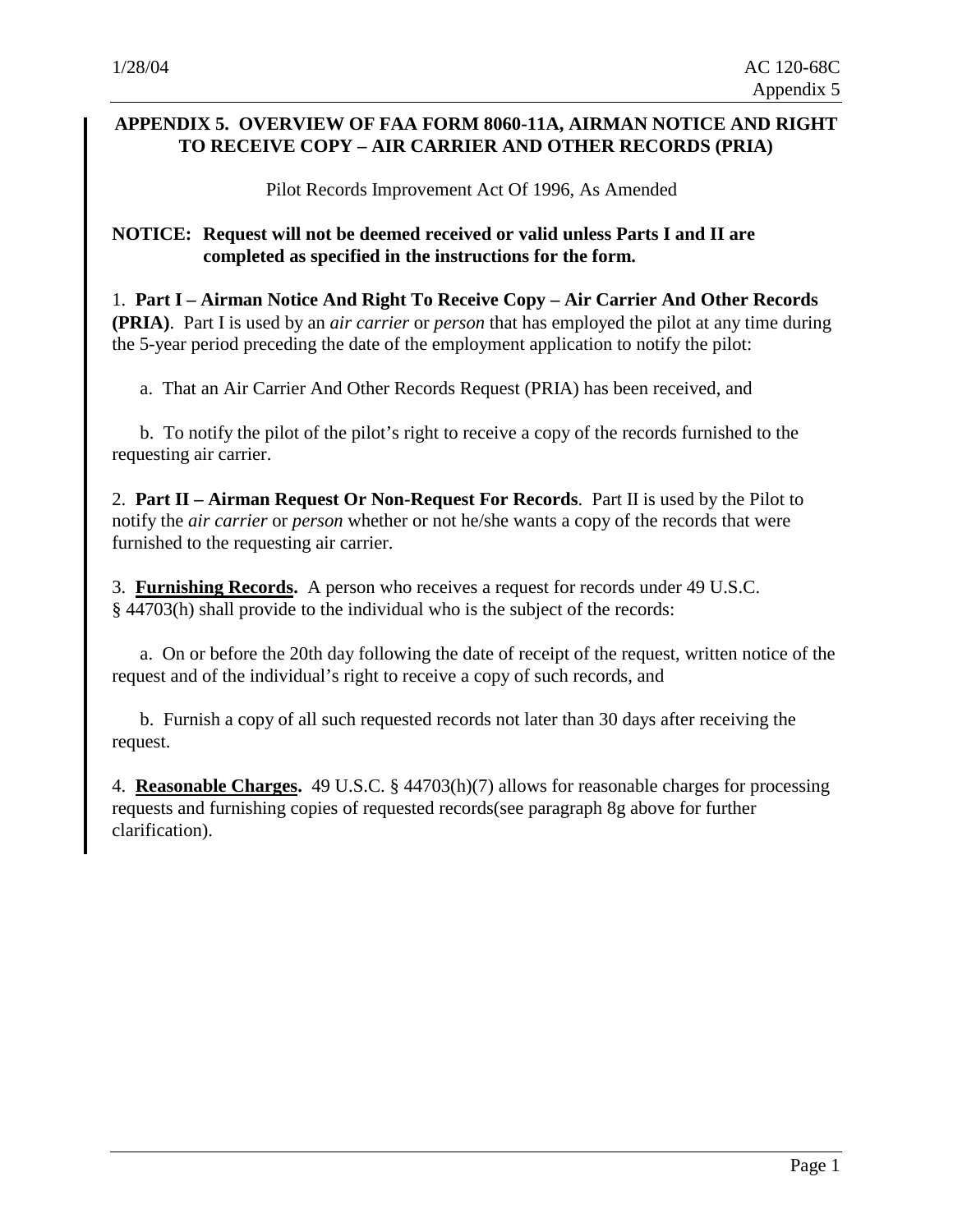#### **FIGURE 1. FAA FORM 8060-11A, AIRMAN NOTICE AND RIGHT TO RECEIVE COPY – AIR CARRIER AND OTHER RECORDS (PRIA) (FRONT)**

| J.S. Department                                                                                                                                                                                                                                                                                                                                                                              |                                                                                                                                                                                                                                                                                       | <b>AIRMAN NOTICE AND RIGHT TO RECEIVE COPY - AIR CARRIER AND</b><br><b>OTHER RECORDS (PRIA)</b>                            |  |
|----------------------------------------------------------------------------------------------------------------------------------------------------------------------------------------------------------------------------------------------------------------------------------------------------------------------------------------------------------------------------------------------|---------------------------------------------------------------------------------------------------------------------------------------------------------------------------------------------------------------------------------------------------------------------------------------|----------------------------------------------------------------------------------------------------------------------------|--|
| of Transportation<br><b>Federal Aviation</b><br>Administration                                                                                                                                                                                                                                                                                                                               |                                                                                                                                                                                                                                                                                       | Pilot Records Improvement Act Of 1996<br>Title 49 U.S.C. § 44703(h), Records of Employment of Pilot Applicants, As Amended |  |
|                                                                                                                                                                                                                                                                                                                                                                                              |                                                                                                                                                                                                                                                                                       | <b>NOTICE</b>                                                                                                              |  |
| Title 49 U.S.C. § 44703(h)(6) requires the person receiving a records request to notify the individual who is<br>the subject of the request within 20 days after receiving the request, and further entitles the individual the<br>right to receive a complete copy of all air carrier and other records furnished in response to the request<br>within 30-days after receiving the request. |                                                                                                                                                                                                                                                                                       |                                                                                                                            |  |
|                                                                                                                                                                                                                                                                                                                                                                                              | furnishing copies of the requested records.                                                                                                                                                                                                                                           | Title 49 U.S.C. $\S$ 44703(h)(7) allows for a reasonable charge for the cost of processing the request and                 |  |
|                                                                                                                                                                                                                                                                                                                                                                                              | PART I: AIRMAN NOTICE AND RIGHT TO RECEIVE COPY                                                                                                                                                                                                                                       |                                                                                                                            |  |
|                                                                                                                                                                                                                                                                                                                                                                                              |                                                                                                                                                                                                                                                                                       |                                                                                                                            |  |
|                                                                                                                                                                                                                                                                                                                                                                                              |                                                                                                                                                                                                                                                                                       |                                                                                                                            |  |
| (Airman Name - First, Middle, Last)                                                                                                                                                                                                                                                                                                                                                          |                                                                                                                                                                                                                                                                                       | (Airman Certificate #)                                                                                                     |  |
|                                                                                                                                                                                                                                                                                                                                                                                              | Pursuant to 49 U.S.C. $\S$ 44703(h)(6), you are hereby notified that<br>(Air Carrier Name)<br>submitted an Air Carrier And Other Records Request (PRIA), dated                                                                                                                        |                                                                                                                            |  |
| (Air Carrier Certificate #                                                                                                                                                                                                                                                                                                                                                                   |                                                                                                                                                                                                                                                                                       | for your records as required under 49 U.S.C. $\S$ 44703(h)(1)(B), as amended.                                              |  |
| (Date)                                                                                                                                                                                                                                                                                                                                                                                       |                                                                                                                                                                                                                                                                                       |                                                                                                                            |  |
|                                                                                                                                                                                                                                                                                                                                                                                              | You are hereby notified of your right to receive a copy of any and all records furnished by the Air Carrier or Person<br>in response to the aforementioned records request, and that you may request a copy of such records by checking<br>yes, signing, and dating in Part II below. |                                                                                                                            |  |
|                                                                                                                                                                                                                                                                                                                                                                                              | <b>PART II: AIRMAN REQUEST OR NON-REQUEST FOR RECORDS</b>                                                                                                                                                                                                                             |                                                                                                                            |  |
|                                                                                                                                                                                                                                                                                                                                                                                              | YES, I want a copy of the furnished records.                                                                                                                                                                                                                                          | NO, I do not want a copy of the furnished records.                                                                         |  |
| Signature:                                                                                                                                                                                                                                                                                                                                                                                   |                                                                                                                                                                                                                                                                                       | Date                                                                                                                       |  |
|                                                                                                                                                                                                                                                                                                                                                                                              |                                                                                                                                                                                                                                                                                       | (Not valid unless signed and dated)                                                                                        |  |
|                                                                                                                                                                                                                                                                                                                                                                                              | *Mailing Address:                                                                                                                                                                                                                                                                     |                                                                                                                            |  |
| *Denotes required information -<br>see instructions #3                                                                                                                                                                                                                                                                                                                                       |                                                                                                                                                                                                                                                                                       |                                                                                                                            |  |
|                                                                                                                                                                                                                                                                                                                                                                                              |                                                                                                                                                                                                                                                                                       |                                                                                                                            |  |
|                                                                                                                                                                                                                                                                                                                                                                                              | Telephone:                                                                                                                                                                                                                                                                            |                                                                                                                            |  |
|                                                                                                                                                                                                                                                                                                                                                                                              |                                                                                                                                                                                                                                                                                       | FAA Form 8060-11A, Airman Notice And Right To Receive Copy - Air Carrier And Other Records Request                         |  |
| (PRIA), 04/2003                                                                                                                                                                                                                                                                                                                                                                              |                                                                                                                                                                                                                                                                                       | OMB No. 2120-0607                                                                                                          |  |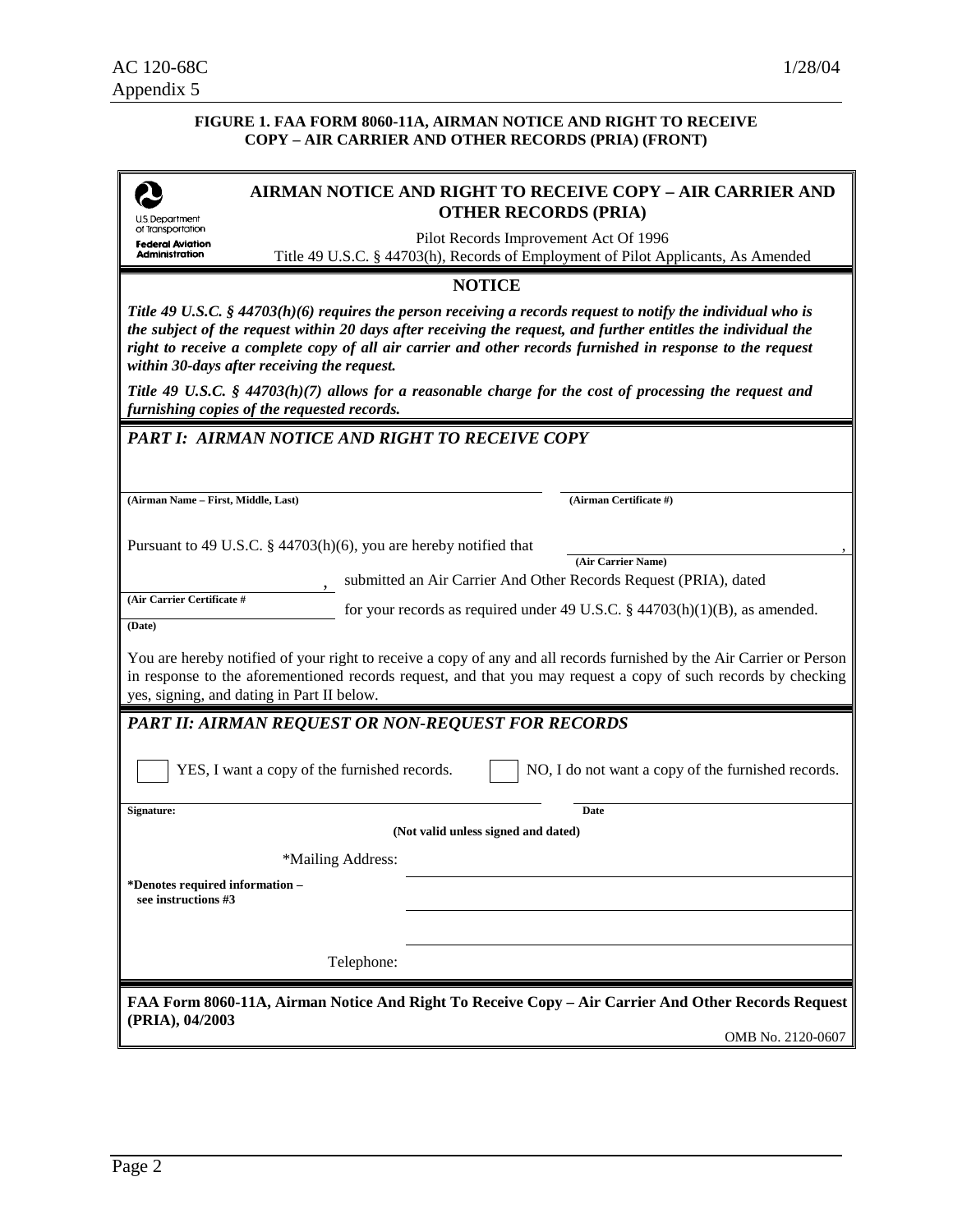#### **FIGURE 1. (CONTINUED) FAA FORM 8060-11A, AIRMAN NOTICE AND RIGHT TO RECEIVE COPY – AIR CARRIER AND OTHER RECORDS (PRIA) (BACK)**

U.S. Department of Transportation **Federal Aviation** Administration

#### **INSTRUCTIONS**

#### **FAA FORM 8060-11A, AIRMAN NOTICE AND RIGHT TO RECEIVE COPY -- AIR CARRIER AND OTHER RECORDS (PRIA)**

Pilot Records Improvement Act Of 1996

Title 49 U.S.C § 44703(h), Records of Employment of Pilot Applicants, As Amended

#### **NOTICE**

**Request will not be deemed received or valid unless completed as specified below.** 

This form may be photocopied for use.

This form is available on the Internet at **http://www.faa.gov/avr/afs/pria/**.

A separate form must be used for each airman whose records are requested.

#### **Part I: To be completed by the** *Air Carrier* **or** *Person* **receiving the Air Carrier And Other Records Request (PRIA).**

#### **NOTE: All entries must be either type written or printed legibly with black or dark blue ink.**

- 1. Airman's name and certificate number enter the name and certificate number of the individual who is the subject of the request on FAA Form 8060-11, Air Carrier And Other Records Request (PRIA).
- 2. Air carrier name and certificate number -- enter the name and certificate number of the air carrier making the request on Air Carrier And Other Records Request (PRIA).
- 3. Date enter the date of the request listed on FAA Form 8060-11, Air Carrier And Other Records Request (PRIA).

#### **Part II: To be completed by Airman/Applicant.**

#### **NOTE: All entries must be either type written or printed legibly with black or dark blue ink.**

- 1. YES or NO—check the appropriate box to indicate whether you DO or DO NOT want a copy of the records furnished. If requested, copies will be mailed to the mailing address provided.
- 2. Signature and date—sign in ink using your legal signature and enter the date.
- **3. \*Mailing address -- This information is required to provide notice to the airman that a request for records has been received and of the airman's right to receive a copy of the records provided to the carrier**
- 4. Return completed copy to air carrier or person.

#### *PAPERWORK REDUCTION ACT STATEMENT*

Title 49 United States Code (49 U.S.C.) § 44703(h), Records of Employment of Pilot Applicants, as amended, requires all air carriers to request FAA records and Air Carrier and Other Records concerning an individual before allowing that individual to begin service as a pilot.  $49 \text{ U.S.C.}$  §  $44703(h)(8)$  requires the FAA Administrator to promulgate standard forms to request records. The information entered on the standard forms will be used to facilitate search and retrieval of the required records. It is estimated that the average burden per respondent associated with the collection of FAA Records (this collection) is 10 minutes. If you wish to comment on the accuracy of this estimate or submit suggestions for reducing the burden, you may write to: Federal Aviation Administration, Air Transportation Division, AFS-200, 800 Independence Avenue, SW, Washington, DC 20591. The requirement to collect background information on the pilots before allowing the pilot to begin service is mandatory; the use of this form is not. An agency may not conduct or sponsor, and a person is not required to respond to, a collection of information unless it displays a currently valid OMB control number. The control number assigned to this collection is 2120-0607.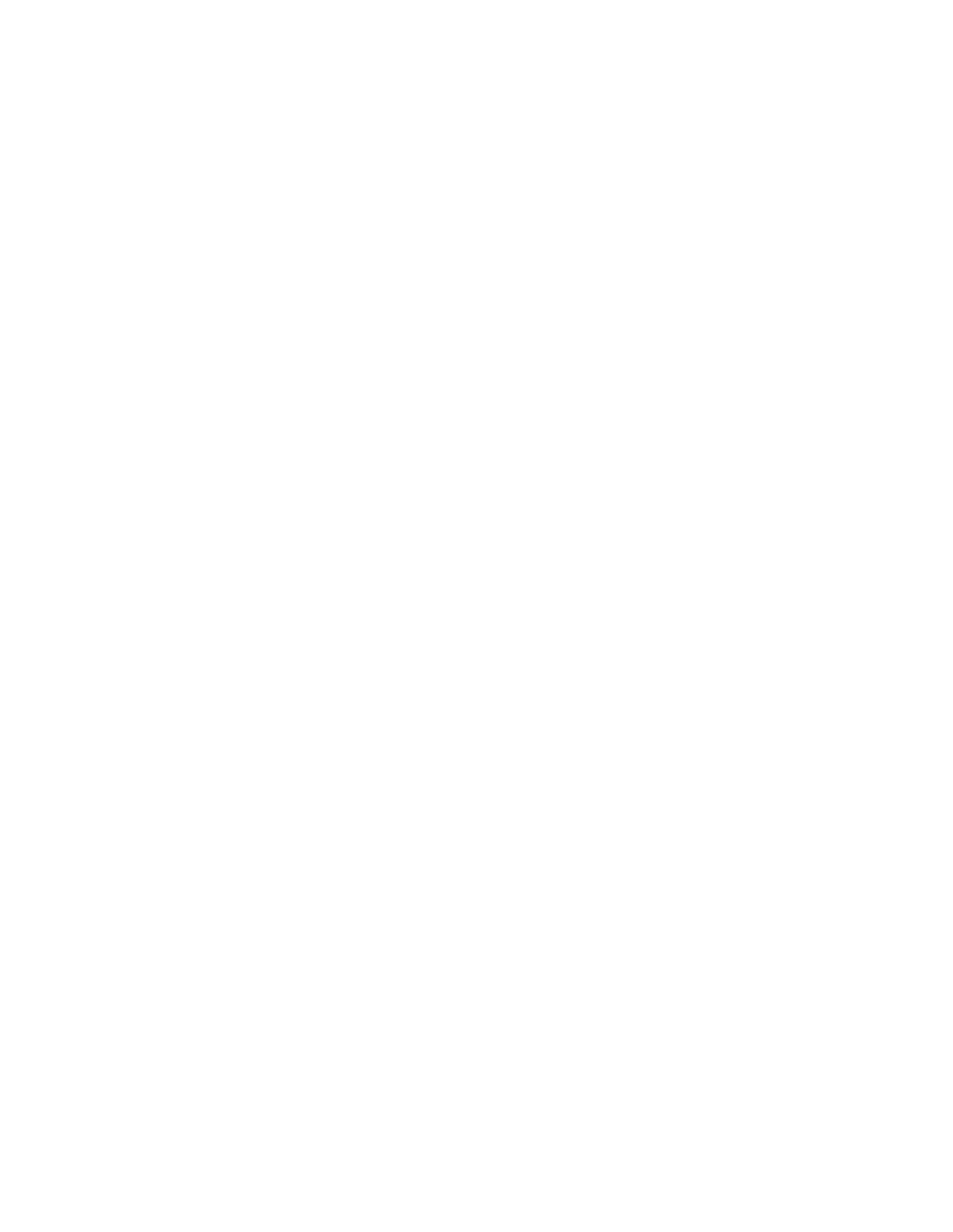# **APPENDIX 6. NATIONAL DRIVER REGISTER (NDR) RECORD REQUEST**

**1. Part I – NDR Record Request.** The NDR Record Request is used by the air carrier to request NDR records about an individual seeking employment with the air carrier. Forms can be obtained from the State motor vehicle agency where the air carrier is located. The National Highway Traffic Safety Administration (NHTSA) maintains an Internet database with current addresses and telephone numbers for State motor vehicle agencies This information may be accessed via the Internet at **http://www.nhtsa.dot.gov/people/perform/driver/**.

**a. Probable Identification.** The NDR will identify probable matches that require further inquiry for verification. It is strongly recommended that air carriers verify matches with State(s) of record.

**b. Identification Information.** Records received from the NDR will contain only identification information about the individual, provided by the State(s) that reported the information to the NDR. Specific information regarding the nature of the action that caused the individual to be listed on the NDR will not be provided. Such information should be requested by the air carrier from State(s) of record, after the air carrier verifies that the driver identified in the NDR record and the applicant are the same individual.

**c. Period of Availability.** Information will not be provided by the NDR if the information was reported to the NDR more than 5 years before the date of the request, unless the information relates to a suspension or revocation of driving privileges that is still in effect on the date of the request.

**2. Part II - Consent to Request Records.** Used to obtain written consent to the release of the records from the individual who is seeking employment with the air carrier. Requests will not be deemed received or valid if consent has not been provided.

**a.** To submit a request (with the consent) for the NDR check through a State chief driver licensing official, the individual must provide proof of identification in accordance with State procedures. Acceptable forms of identification may include a notarized signature or, if the consent is delivered by the individual in person, a driver's license, birth certificate, credit card, employee identification card, or other form of identification normally accepted by the State.

**3. Part III – Notice to Prospective Employee.** Serves as notice to prospective employees: (a) of the request; and (b) of their right to receive a copy of any records furnished by submitting a request for such records.

**NOTE: Under the provisions of the Privacy Act, an individual may request his or her own report(s) at any time from the NDR office. An individual's own report will include all records on the individual and to whom they have been disclosed. States have different record retention requirements, e.g., 10 years. As a result, the individual's report will include anything the State has on file.**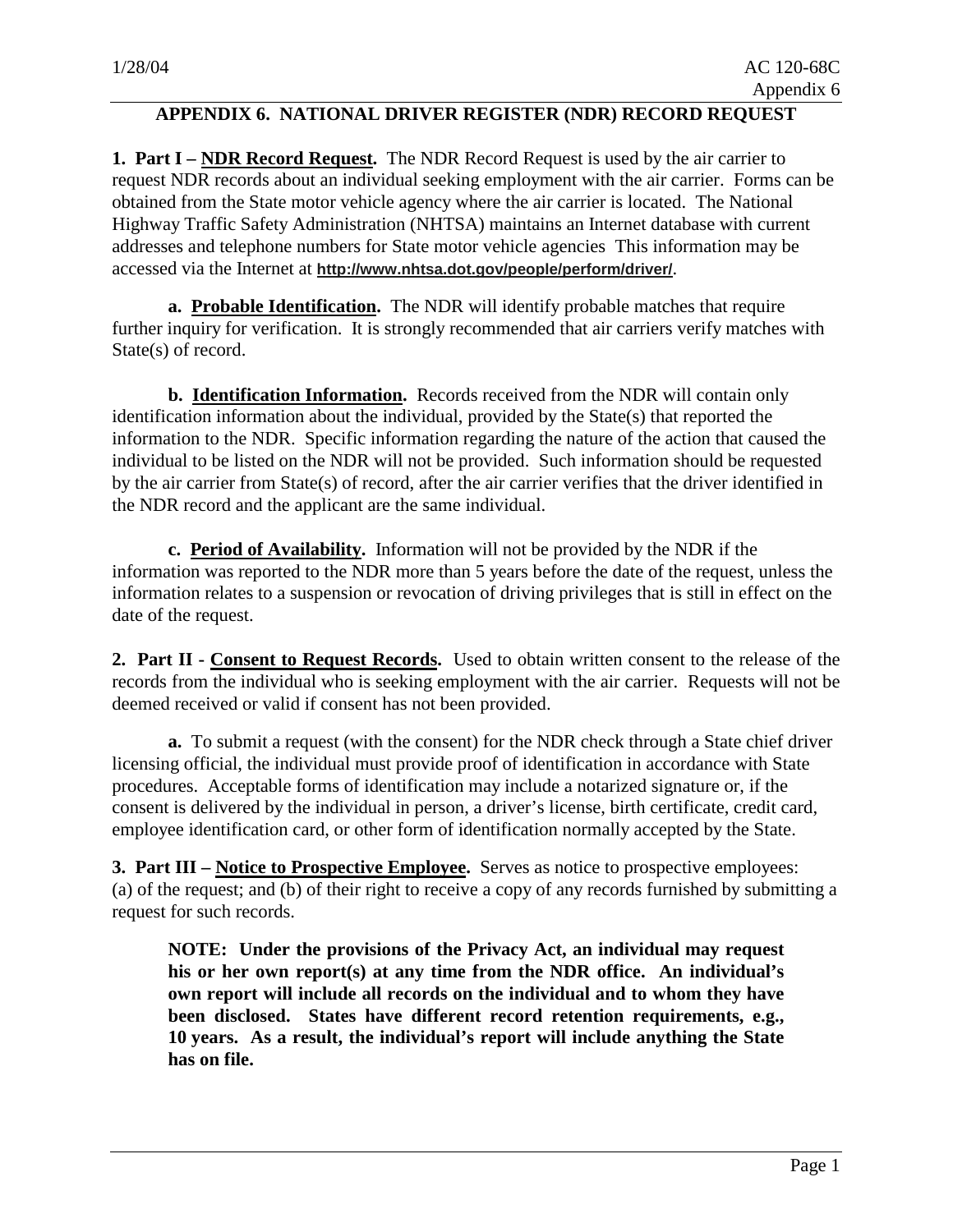# **FIGURE 1. SAMPLE NATIONAL DRIVER REGISTER REQUEST**

**Name and Address of Air Carrier** 

#### **PART I – NATIONAL DRIVER REGISTER (NDR) REQUEST**

| This request authorizes the National Highway Traffic Safety Administration (NHTSA) to perform a one-time file search of the    |  |  |
|--------------------------------------------------------------------------------------------------------------------------------|--|--|
| National Driver Register (NDR) for information pertaining to me, and to provide the results to the prospective employer listed |  |  |
| on this form. This search is to be limited to information about revocations or suspensions still in effect on the date of the  |  |  |
| request or information entered in the NDR in the past 5 years from the date of the request. Upon my request, the               |  |  |
| prospective employer listed shall make available to me any NDR information received as a result of this search.                |  |  |
| Type or Print Clearly (Inquiries that cannot be read will be returned to the air carrier)                                      |  |  |

Full Legal Name (First, Middle, Last)

Other Names Used (Maiden, Prior Name, Nickname, Professional Name, Other)

| Other Names Osed (Malden, Prior Name, Nickhame, Professional Name, Other) |  |  |
|---------------------------------------------------------------------------|--|--|
|                                                                           |  |  |

| Date of Birth (MM/DD/YYYY) |           | Social Security Number (Optional) |               | Driver's License Number and State |        |
|----------------------------|-----------|-----------------------------------|---------------|-----------------------------------|--------|
| <u>Sex</u>                 | Eye Color |                                   | <u>Height</u> |                                   | Weight |

#### **PART II – CONSENT TO RELEASE RECORDS**

Prospective Employee Understanding: I understand that the National Driver Register (NDR) search will result in a printed report which will be sent only to the prospective employer listed on this form. The report will indicate either: (1) that the NDR does not contain a record matching my identification; or, (2) that the NDR has a probable identification (pointer record) from one state (or more) which will be named on this report. A separate check of state files would be required: (1) to verify the identification; or, (2) to obtain the driving record. Under the Privacy Act, I have the right to request record(s) pertaining to me from the NDR to verify their accuracy.

I hereby, with my notarized signature, authorize a one-time file search of the NDR and any resulting reports to be sent to the prospective employer named on this form.

\_\_\_\_\_\_\_\_\_\_\_\_\_\_\_\_\_\_\_\_\_\_\_\_\_\_\_\_\_\_\_\_\_\_\_\_\_\_\_\_\_\_\_\_\_\_\_\_\_\_\_\_\_ \_\_\_\_\_\_\_\_\_\_\_\_\_\_\_\_\_\_\_\_\_\_ Signature Date

#### **PART III – NOTICE TO PROSPECTIVE EMPLOYEE**

Pursuant to Title 49 United States Code § 44703(h), Records of Employment of Pilot Applicants, as amended, this serves as notice of a request for NDR information concerning your motor vehicle driving record and your right to receive a copy of such information.

| Official Use Only                                                                                                                                                                                       |                               | <b>NOTARIZATION</b>                                                                                                                             |                                                                                                   |  |
|---------------------------------------------------------------------------------------------------------------------------------------------------------------------------------------------------------|-------------------------------|-------------------------------------------------------------------------------------------------------------------------------------------------|---------------------------------------------------------------------------------------------------|--|
| Date Received                                                                                                                                                                                           | Date Sent<br>Internal control |                                                                                                                                                 | Required only if the NDR File Check Request is not<br>made in person by the prospective employee. |  |
| Type of Identification<br>! Valid Photo Driver License<br>! State-issued Photo ID<br>! Birth Certificate<br>! Valid Passport<br>! Military discharge Papers<br>! Valid Military ID<br>! Other (specify) |                               | Sworn to and ascribed before me<br>this $\_\_\_$ day of $\_\_\_\_\_\_\_\_\_\_\_\_\_\_\_\_\_\_$<br>Stamp<br>20<br>in the city/county<br>State of | Notary Publ<br>Seal or                                                                            |  |
| <b>Employee Verifying Applicant</b><br>Identification (Print Name)                                                                                                                                      |                               | Signature                                                                                                                                       |                                                                                                   |  |

| <b>NOTARIZATION</b><br>Required only if the NDR File Check Request is not<br>made in person by the prospective employee. |                                 |
|--------------------------------------------------------------------------------------------------------------------------|---------------------------------|
| Sworn to and ascribed before me<br>this day of<br>Stamp<br>20 in the city/county<br>State of                             | <b>Notary Public</b><br>Seal or |